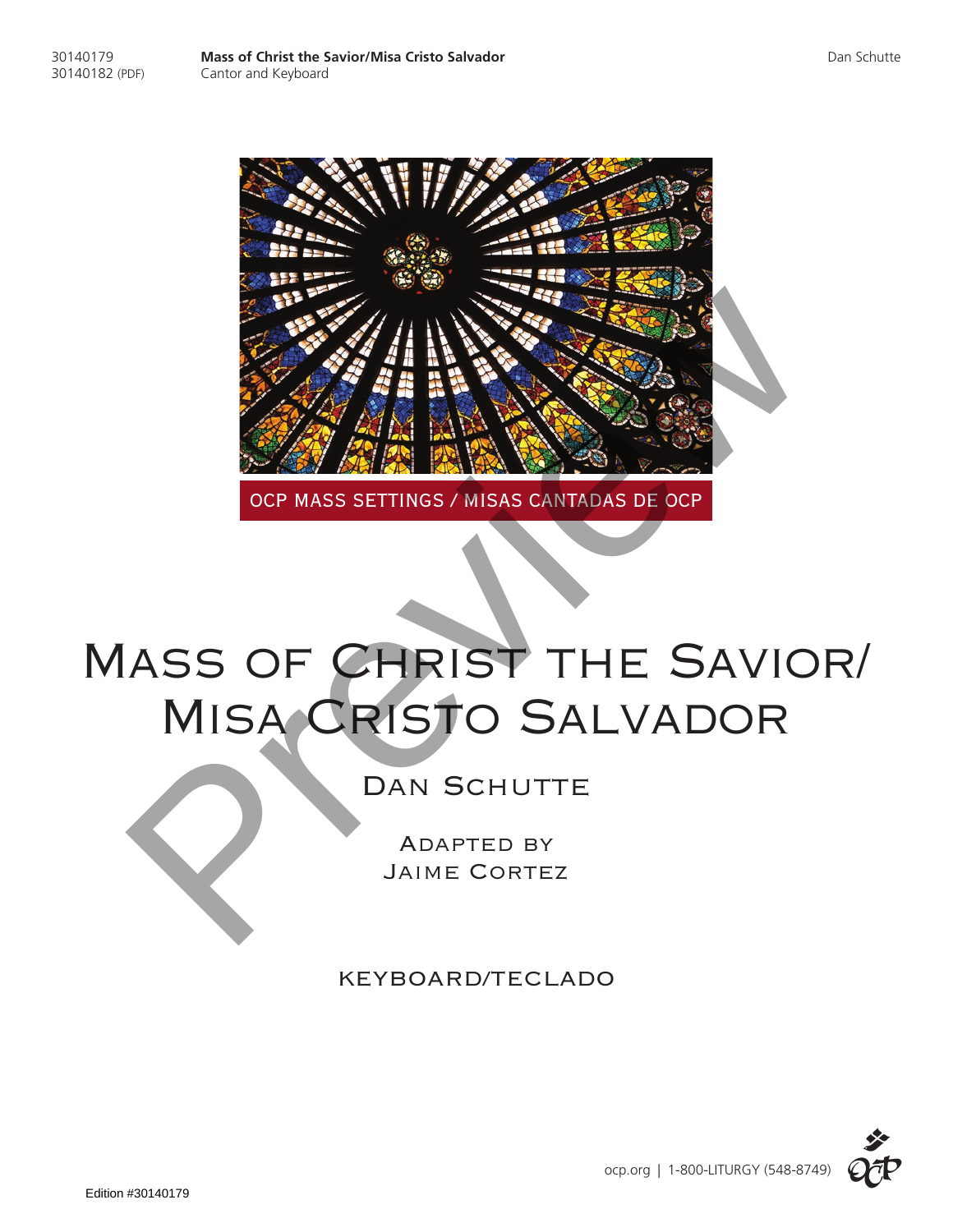### **Mass of Christ the Savior/Misa Cristo Salvador – Keyboard Edition** Dan Schutte

### © 2017, OCP 5536 NE Hassalo, Portland, OR 97213 (503) 281-1191 liturgy@ocp.org ocp.org

Excerpts from the English translation of *The Roman Missal* © 2010, International Commission on English in the Liturgy Corporation (ICEL), 1100 Connecticut Ave. NW, Suite 710, Washington, DC 20036-4101. All rights reserved. Used with permission. The English translation of the Alleluia Verses, Gospel Verses, and Lenten Gospel Acclamation from the *Lectionary for Mass* © 1969, 1981, 1997, ICEL. All rights reserved. Used with permission.

Spanish text from *Misal Romano, tercera edición* © 2014, United States Conference of Catholic Bishops– Conferencia Episcopal Mexicana, 3211 Fourth Street NE, Washington, DC 20017–1194; usccb.org. All rights reserved. Used with permission. Spanish response of the Lenten Gospel Acclamation from *Leccionario I* © 1976, 1985, Conferencia Episcopal Mexicana. All rights reserved. Sole US agent: US Conference of Catholic Bishops, 3211 Fourth Street NE, Washington, DC 20017-1194; usccb.org. Used with permission. Es from the English translation of The Roman Missal (2010), International Commission on English in<br>
d. Used with permission. The English translation of the Allehia Verses, Gospel Verses, and 1. All rights<br>
d. Used with per

Some Spanish gospel verses © 1970, Conferencia Episcopal Española, Añastro, 1, 28033 Madrid, España. All rights reserved. Used with permission. Some Spanish gospel verses © 1972, SOBICAIN, Protasio Gómez, 15, 28027 Madrid, España. All rights reserved. Used with permission.

Published with the approval of the Committee on Divine Worship, United States Conference of Catholic Bishops, 3211 Fourth Street NE, Washington, DC 20017-1194; USCCB.org.

None of the pages in this book may be reproduced in any way without written permission from the publisher.

| The following Solo Instrument parts in C and $B\flat$ are |               |
|-----------------------------------------------------------|---------------|
| available online; visit ocp.org:                          |               |
| Donitontial Act with Invocational                         | $ad$ 20102288 |

Penitential Act with Invocations ......ed. 30102388 Lord, Have Mercy/Kyrie, Eleison  $\dots$  ed. 30102711 Glory to God (Through Composed).....ed. 30110432 Gospel Acclamation: Alleluia . . . . . . . . . ed. 30102703

| Lenten Gospel Acclamationed. 30102704                    |  |
|----------------------------------------------------------|--|
|                                                          |  |
| We Proclaim Your Death $\dots \dots \dots$ ed. 30102706  |  |
| When We Eat This Breaded. 30102707                       |  |
|                                                          |  |
| Doxology and Amen $\dots \dots \dots \dots$ ed. 30102709 |  |
|                                                          |  |
|                                                          |  |

Mass of Christ the Savior/Misa Cristo Salvador

For reprintable Assembly Editions, please visit OneLicense.net.

Edition 30140179 Printed in USA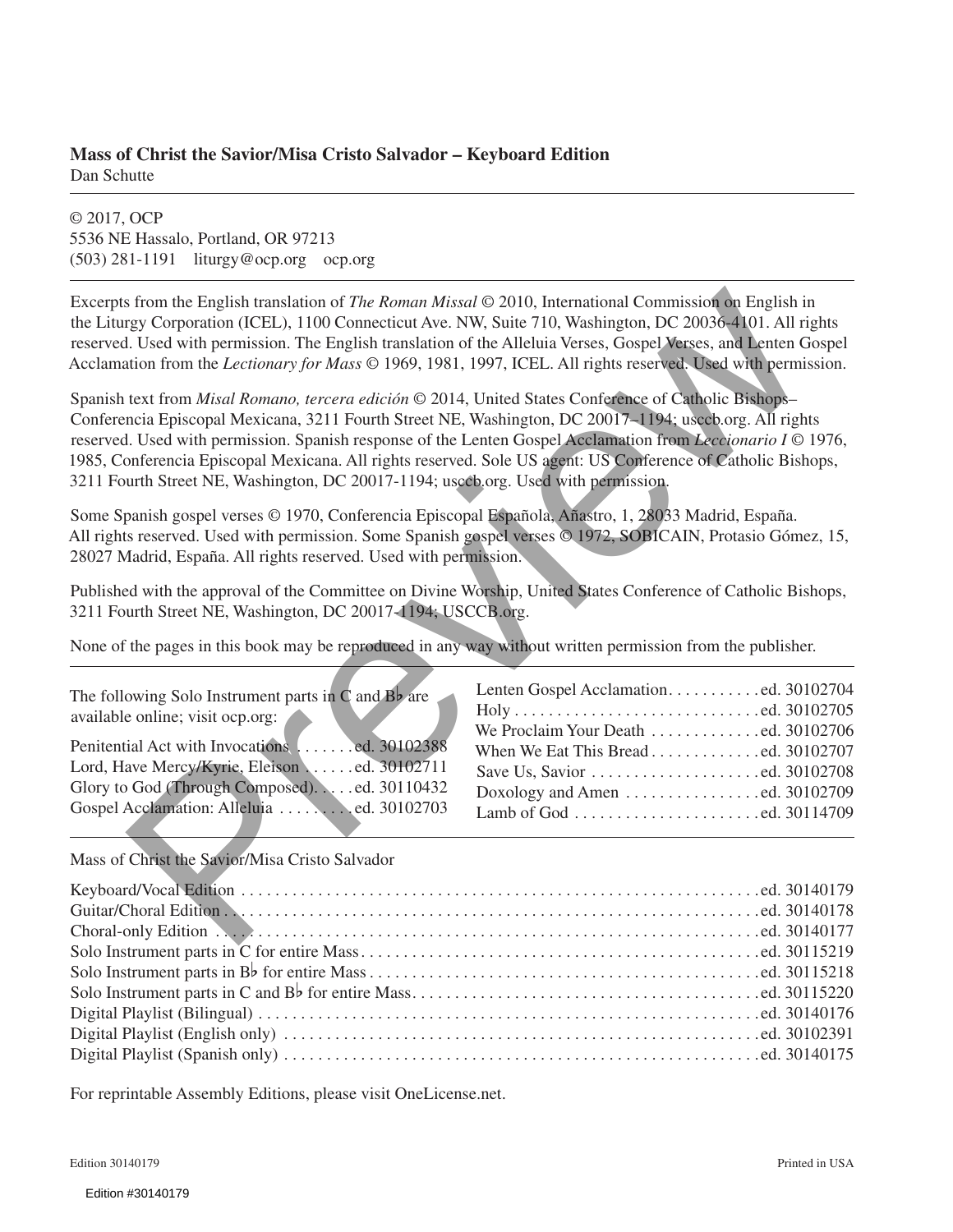## Table of Contents

| Lenten Gospel Acclamation/Aclamación Antes del Evangelio para Cuaresma 20 |
|---------------------------------------------------------------------------|
| Eucharistic Acclamations/Aclamaciones Eucarísticas                        |
|                                                                           |
| We Proclaim Your Death/Anunciamos Tu Muerte                               |
| When We Eat This Bread/Cada Vez que Comemos                               |
| Save Us, Savior/Salvador del Mundo                                        |
|                                                                           |
| Lamb of God/Cordero de Dios                                               |
|                                                                           |
|                                                                           |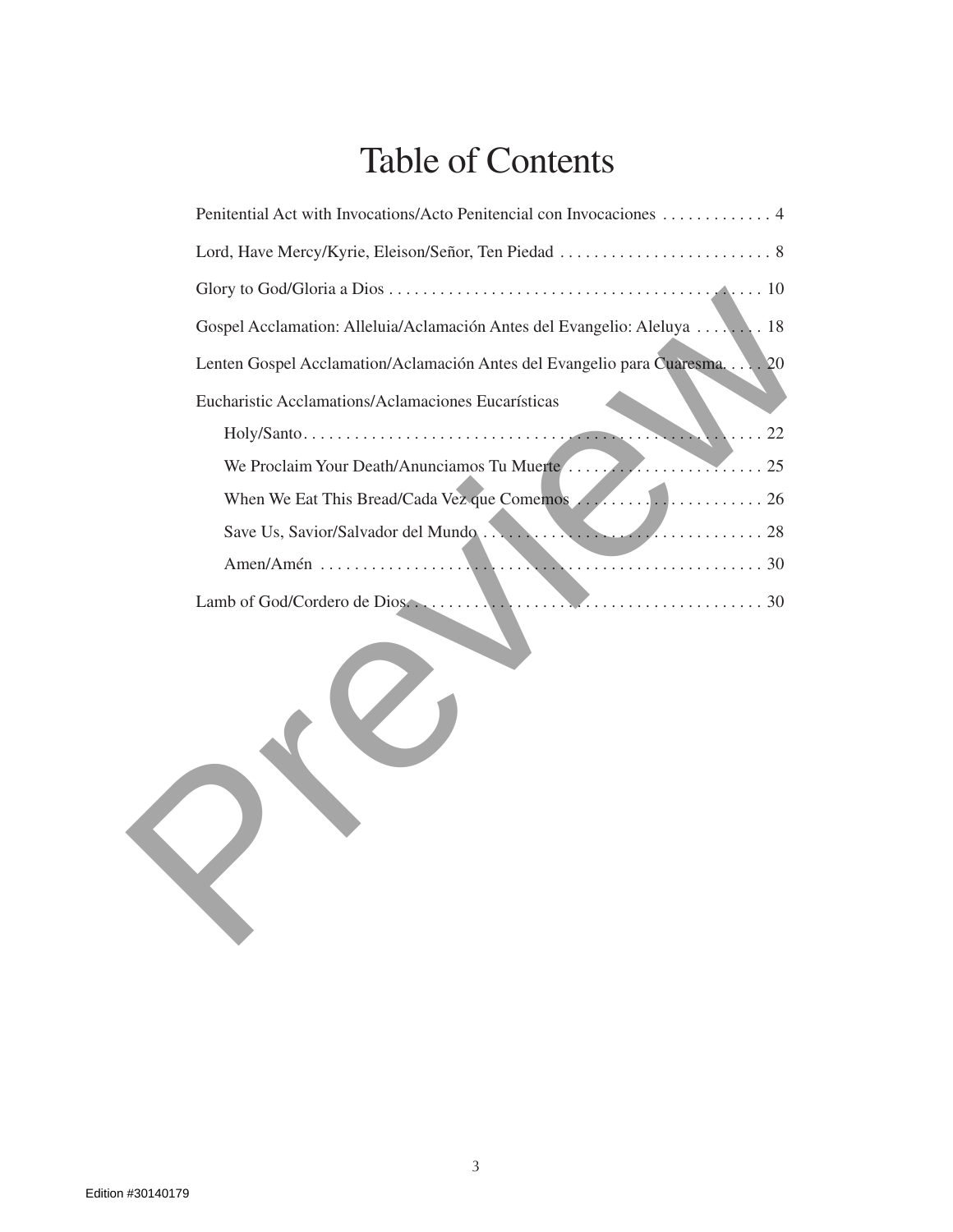### **Penitential Act with Invocations/ Acto Penitencial con Invocaciones**



Text: English Invocations © 2010, ICEL. All rights reserved. Used with permission. Spanish Invocations, *Misal Romano, tercera edición* © 2014, US Conference of Catholic Bishops — Conferencia Episcopal Mexicana. All rights reserved. Used with permission.

Music: *Mass of Christ the Savior/Misa Cristo Salvador;* Dan Schutte, b. 1947; adapt. for Spanish by Jaime Cortez, b. 1963, © 2007, 2009, 2017, Daniel L. Schutte. Published by OCP. All rights reserved.

**\*Invocations may be chanted or spoken.**

**Las Invocaciones pueden ser cantadas o recitadas.**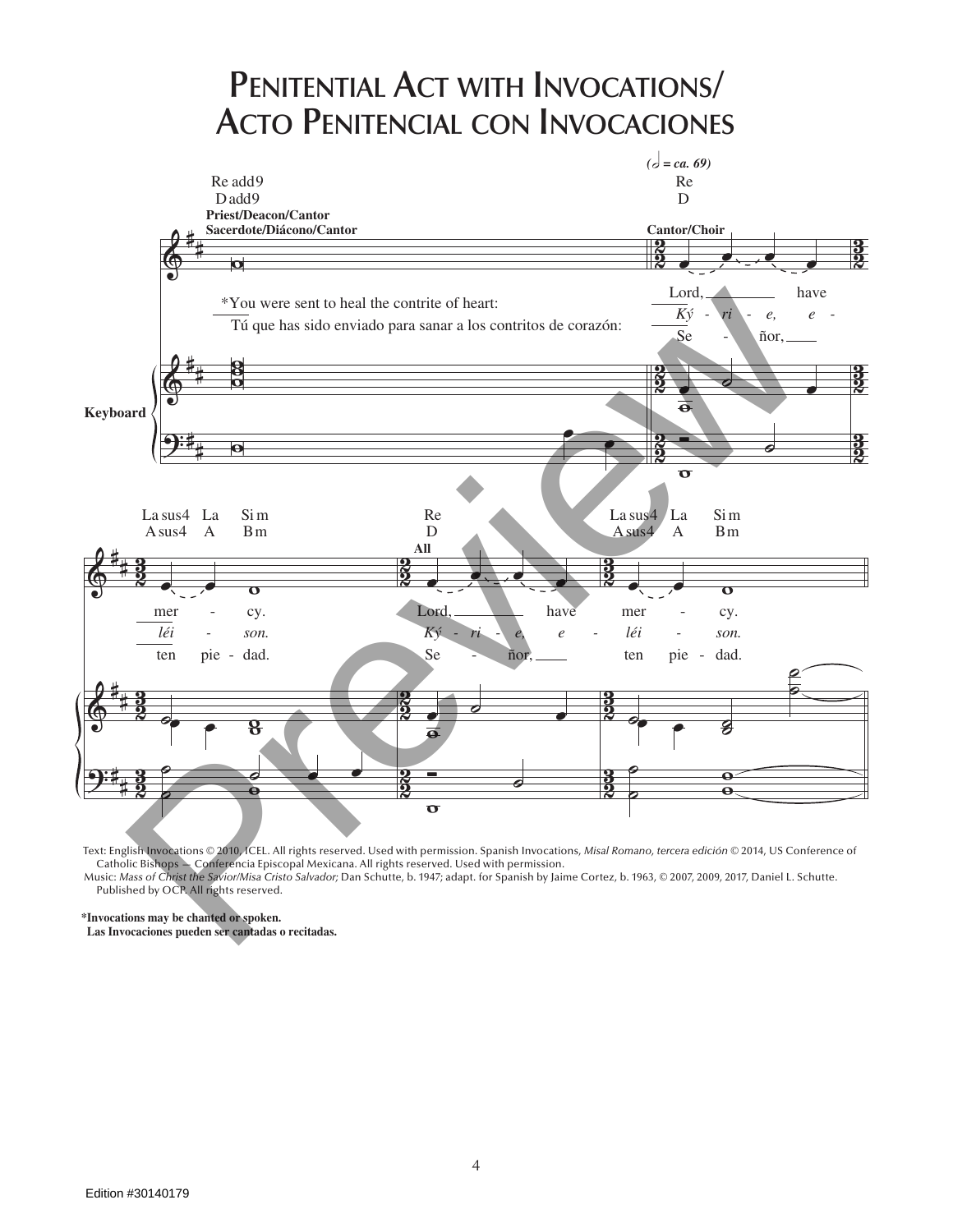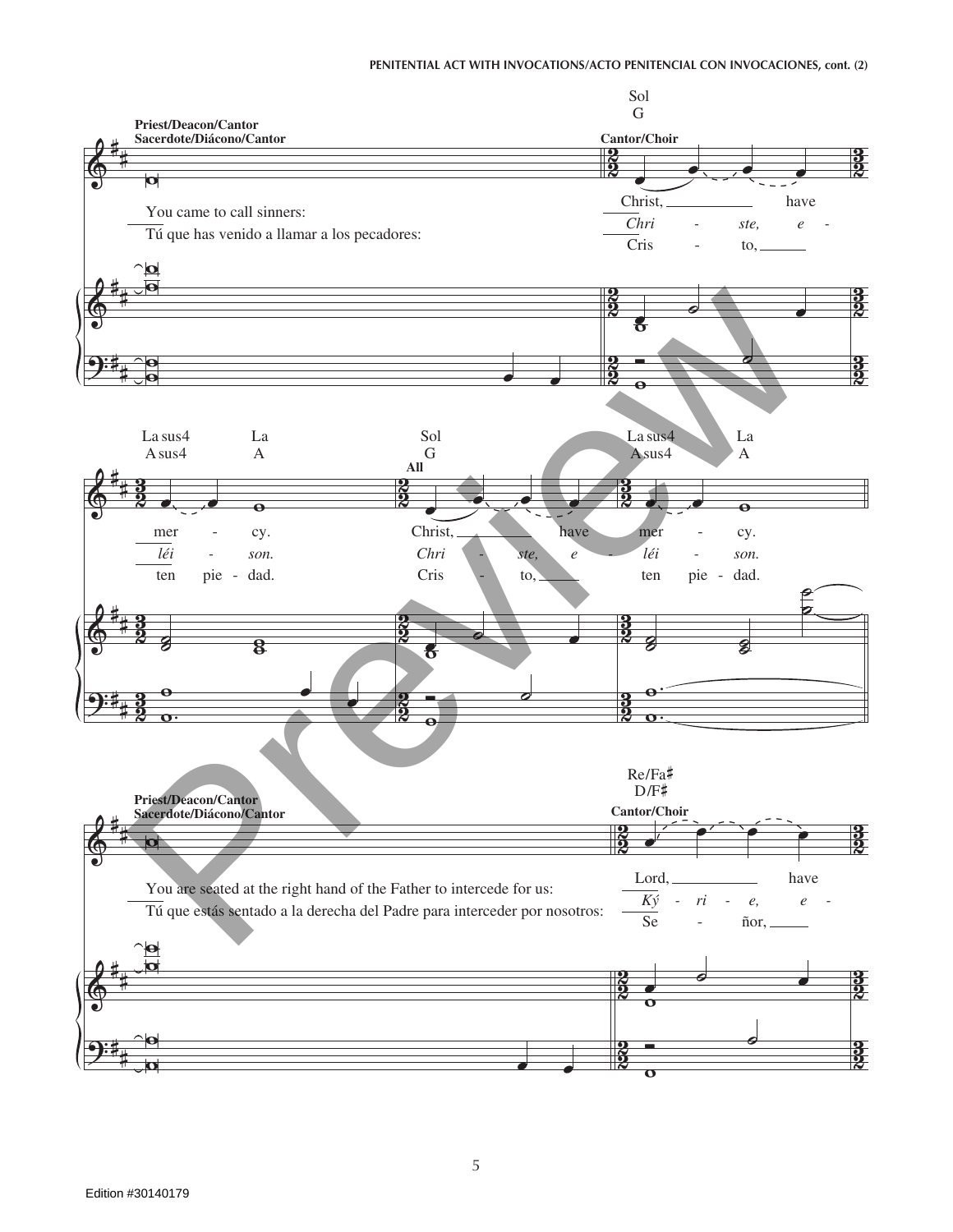**PENITENTIAL ACT WITH INVOCATIONS/ACTO PENITENCIAL CON INVOCACIONES, cont. (3)**

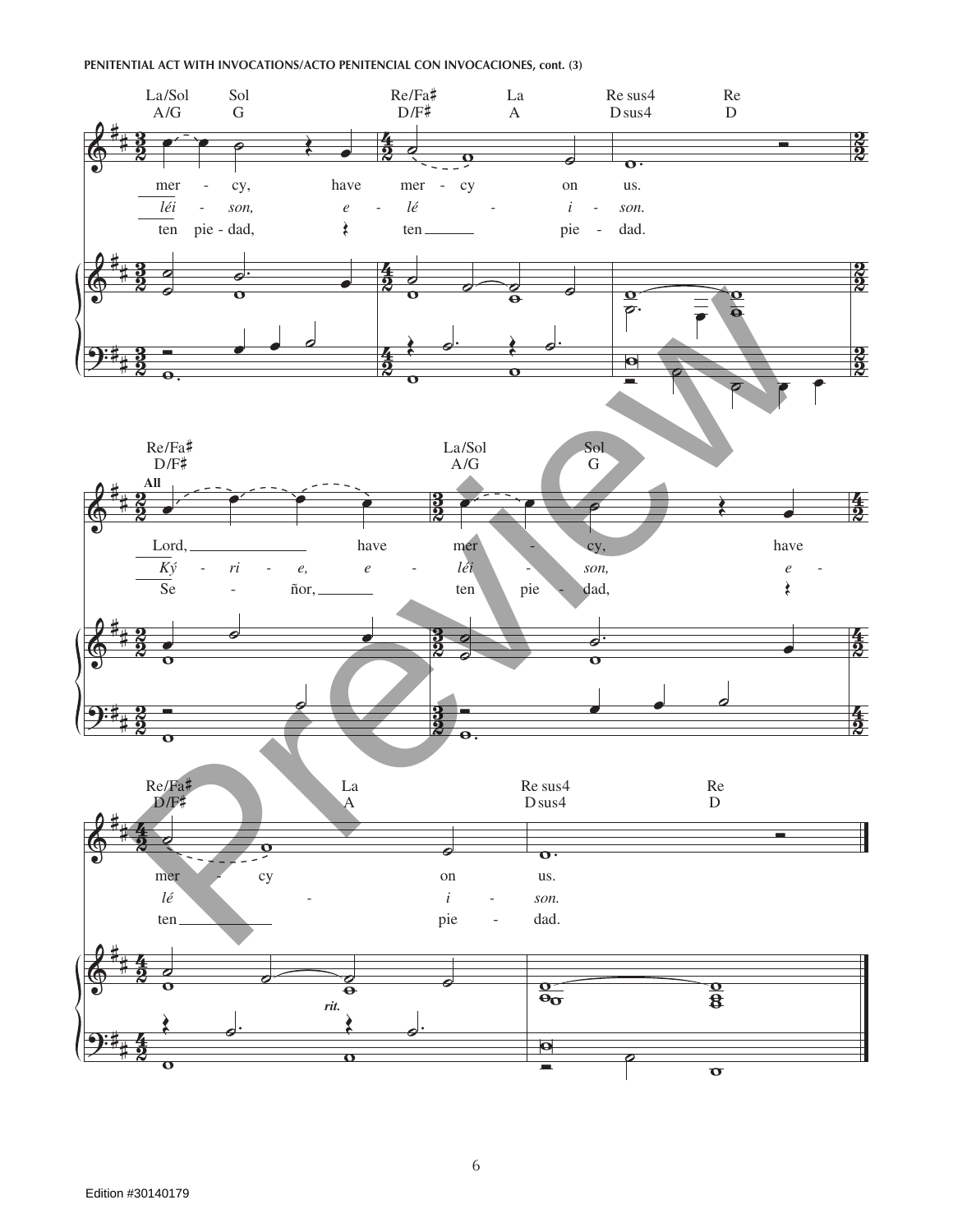Previews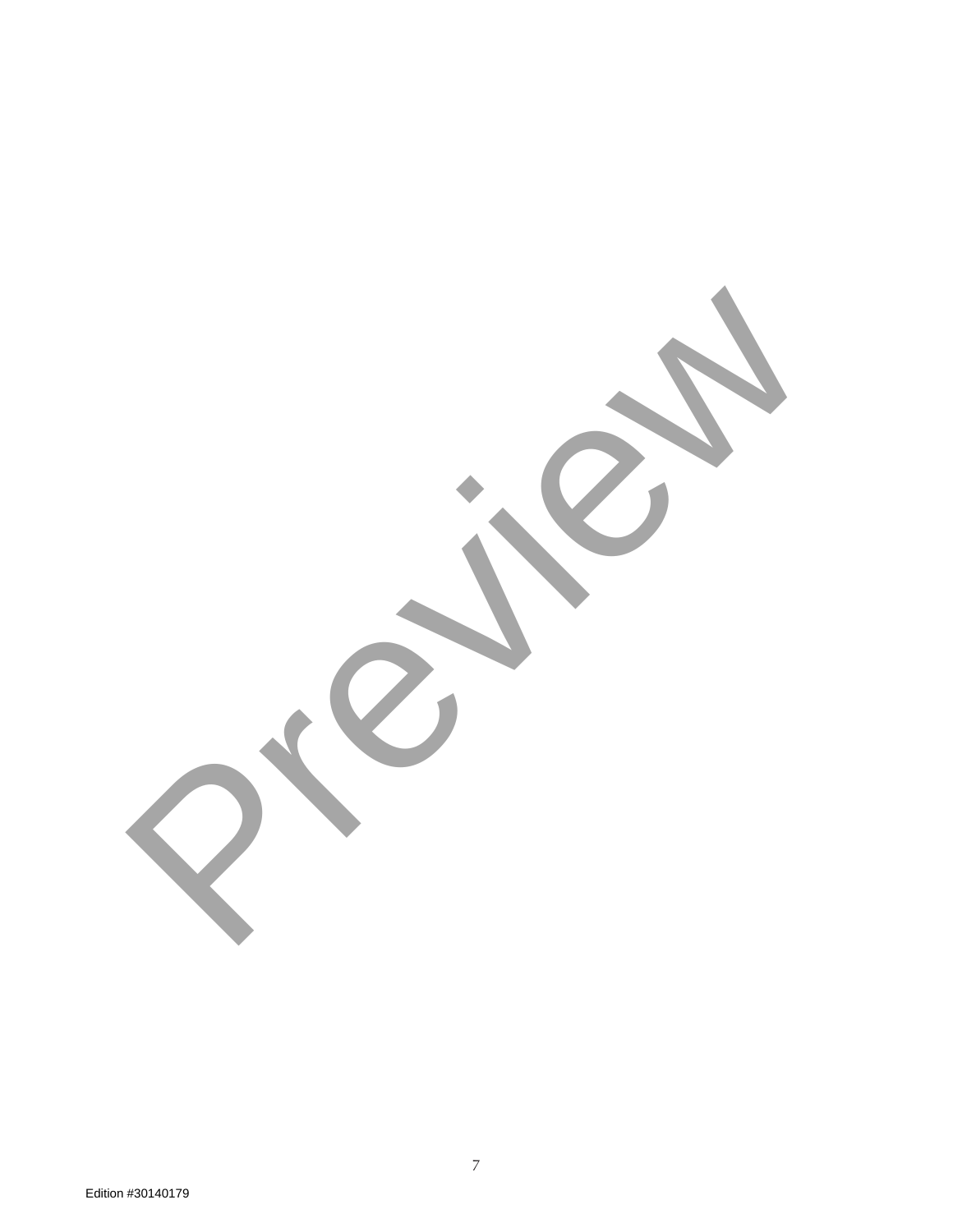# **Lord, Have Mercy/Kyrie, Eleison/Señor, Ten Piedad**



Music: *Mass of Christ the Savior/Misa Cristo Salvador;* Dan Schutte, b. 1947; adapt. for Spanish by Jaime Cortez, b. 1963, © 2007, 2009, 2017, Daniel L. Schutte. Published by OCP. All rights reserved.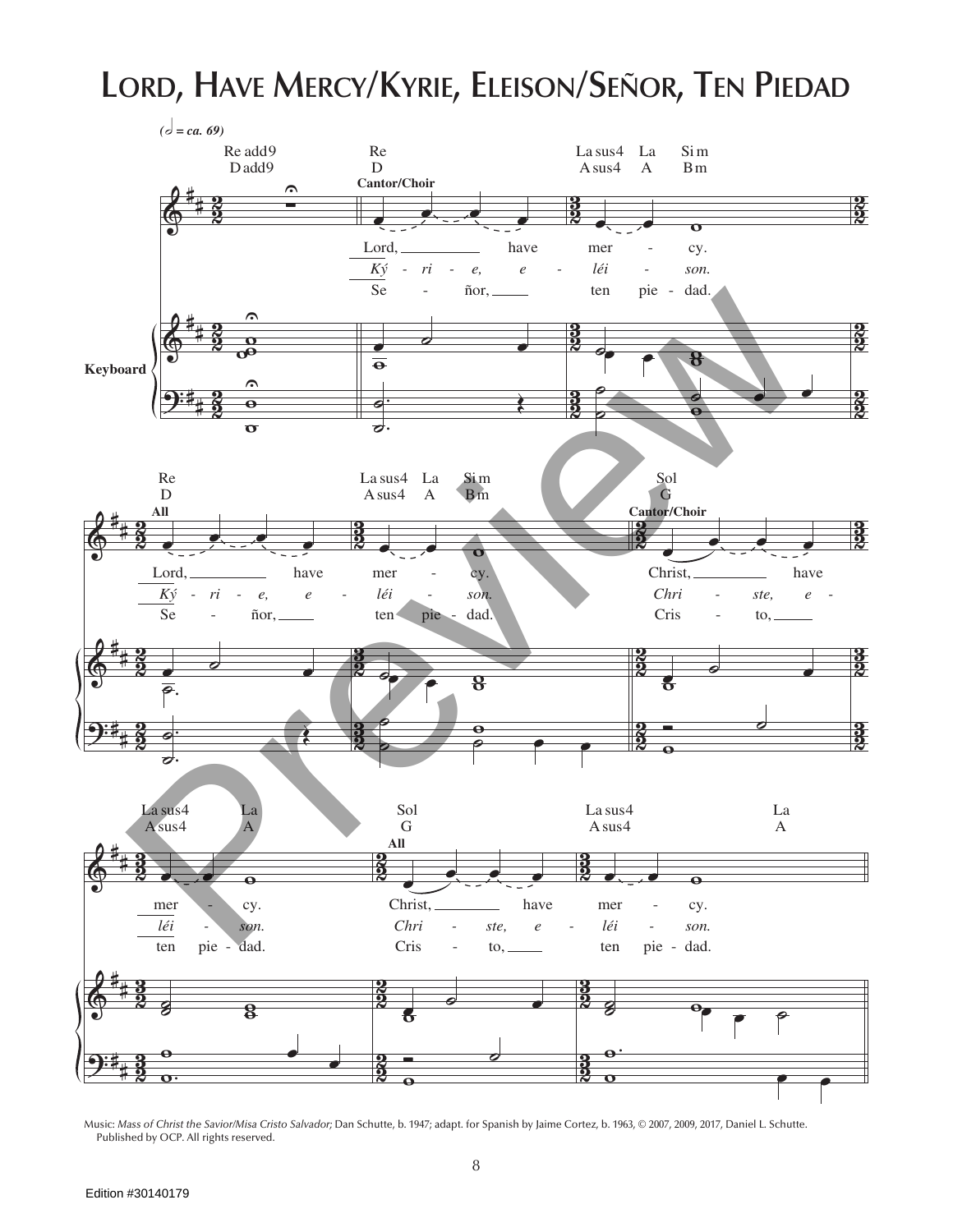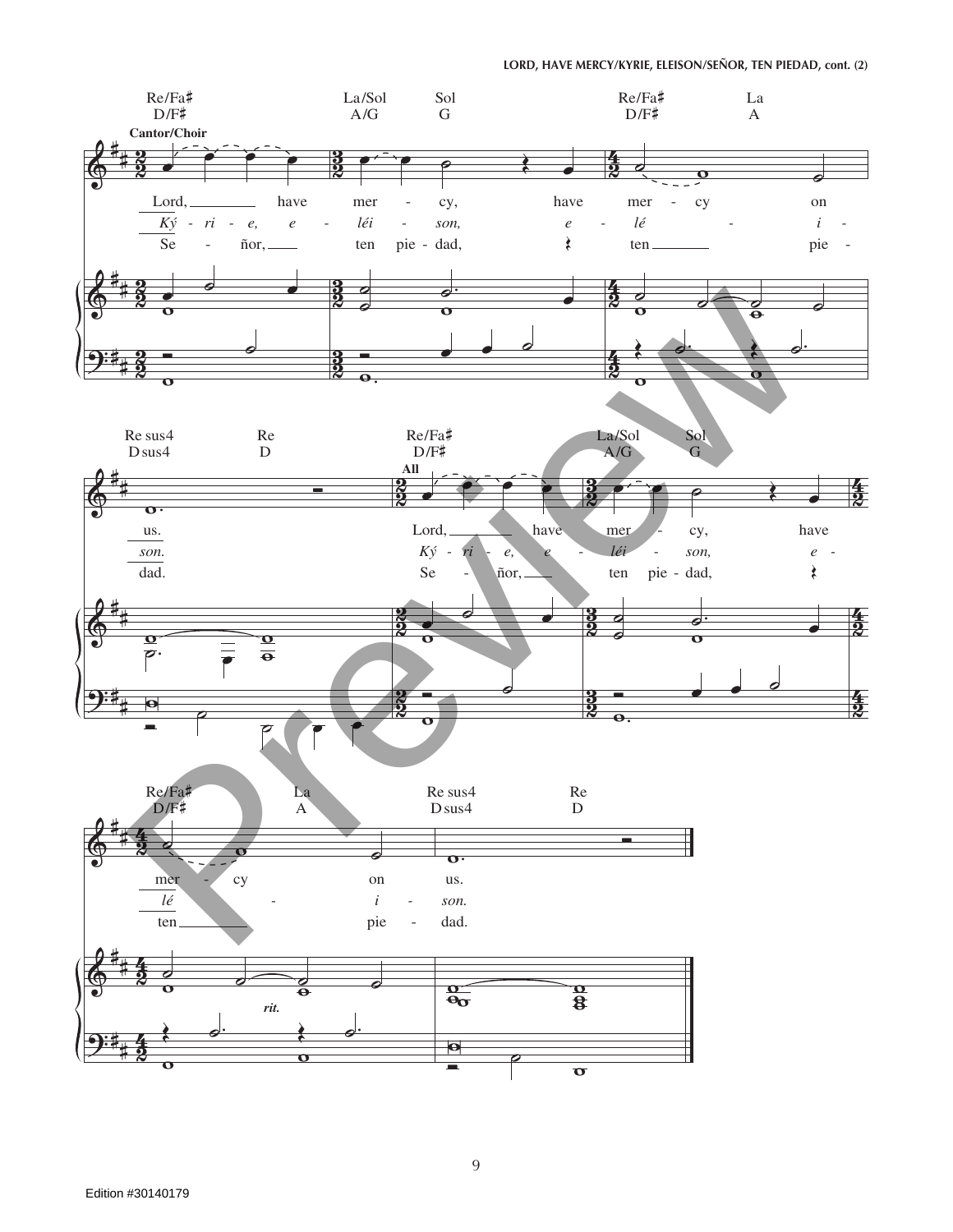## **Glory to God/Gloria a Dios**



Text: English © 2010, ICEL. All rights reserved. Used with permission. Spanish, *Misal Romano, tercera edición* © 2014, US Conference of Catholic Bishops — Conferencia Episcopal Mexicana. All rights reserved. Used with permission.

Music: *Mass of Christ the Savior/Misa Cristo Salvador;* Dan Schutte, b. 1947; adapt. for Spanish by Jaime Cortez, b. 1963, © 2007, 2009, 2017, Daniel L. Schutte. Published by OCP. All rights reserved.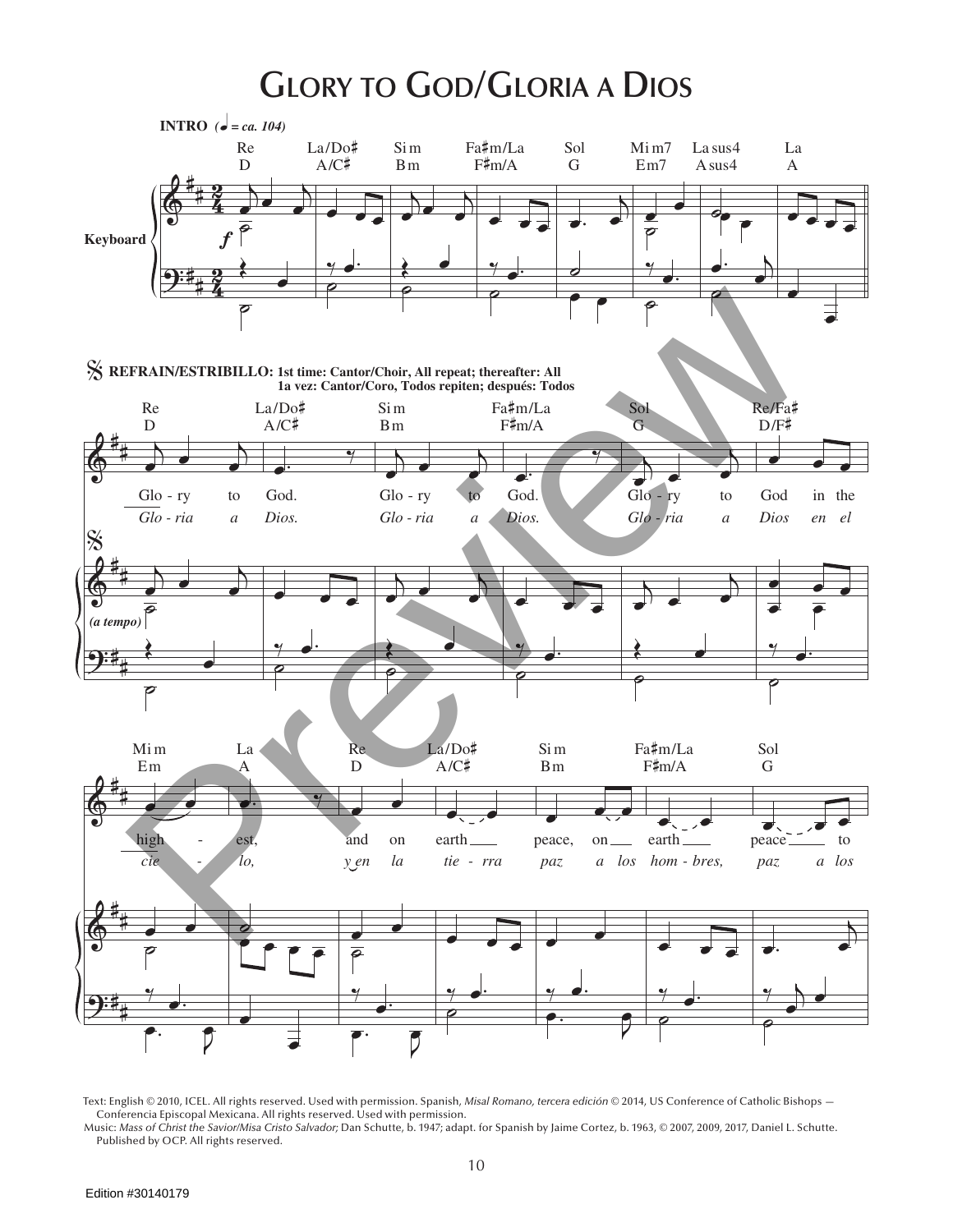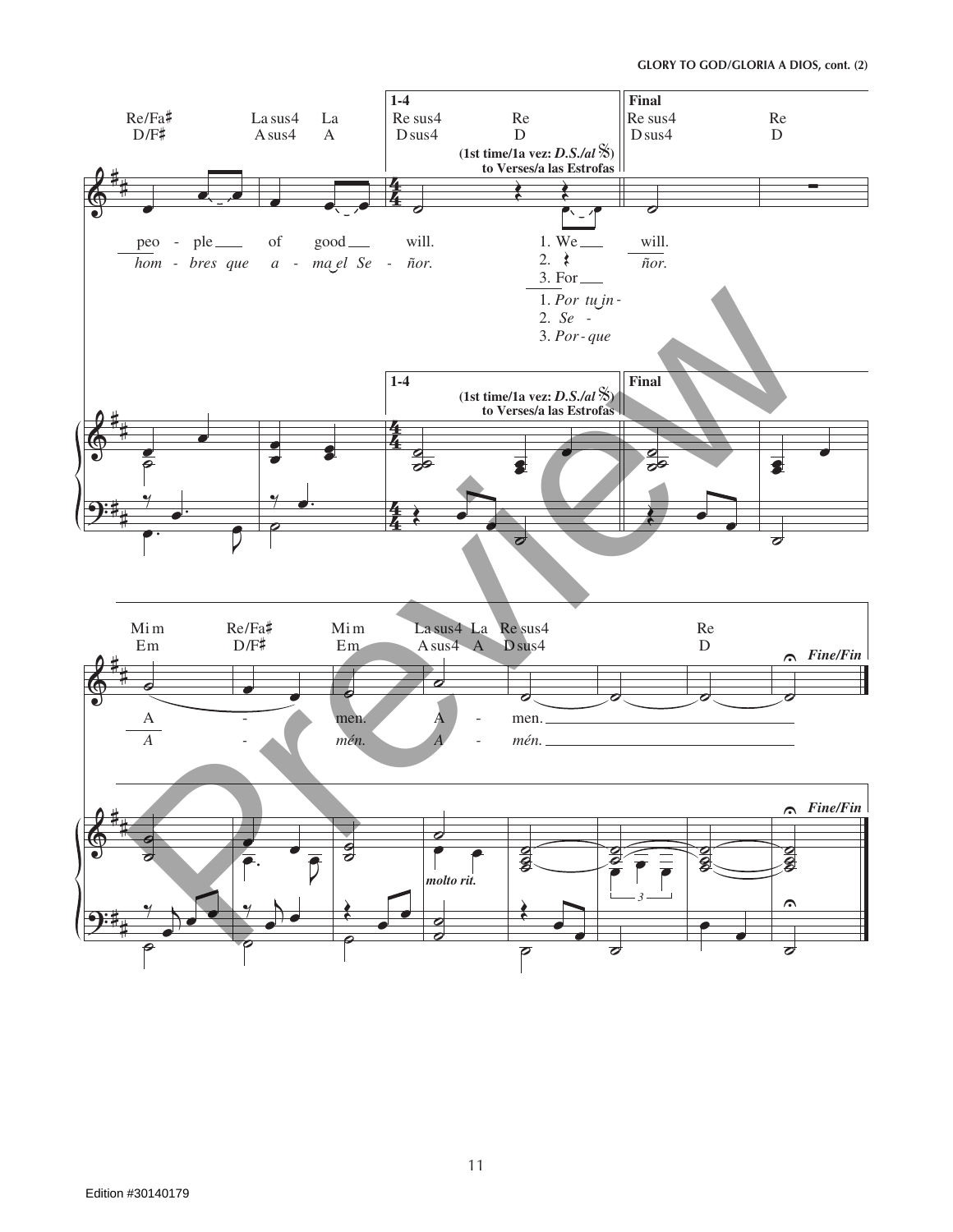#### **GLORY TO GOD/GLORIA A DIOS, cont. (3)**

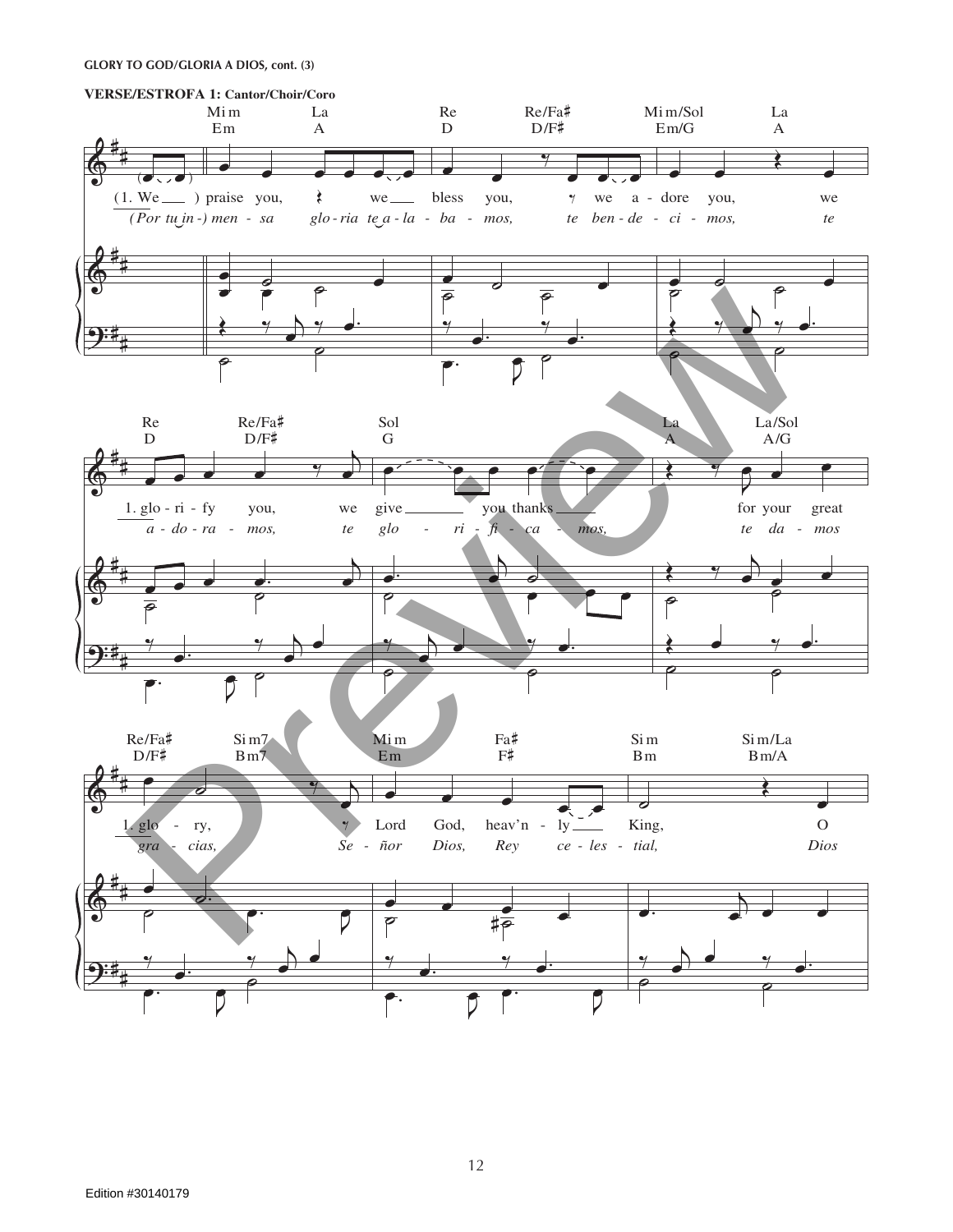**GLORY TO GOD/GLORIA A DIOS, cont. (4)**



**\*For a responsorial setting of the Gloria, sing as written. For a through-composed setting, omit the Refrain between each Verse and use the Optional Final Ending.**

**\*El Estribillo se puede repetir después de cada Estrofa. O bien, después de cantar el Estribillo la primera vez, se puede omitir, cantando las Estrofas de principio a fin, terminando con la Estrofa 3 y el amén.**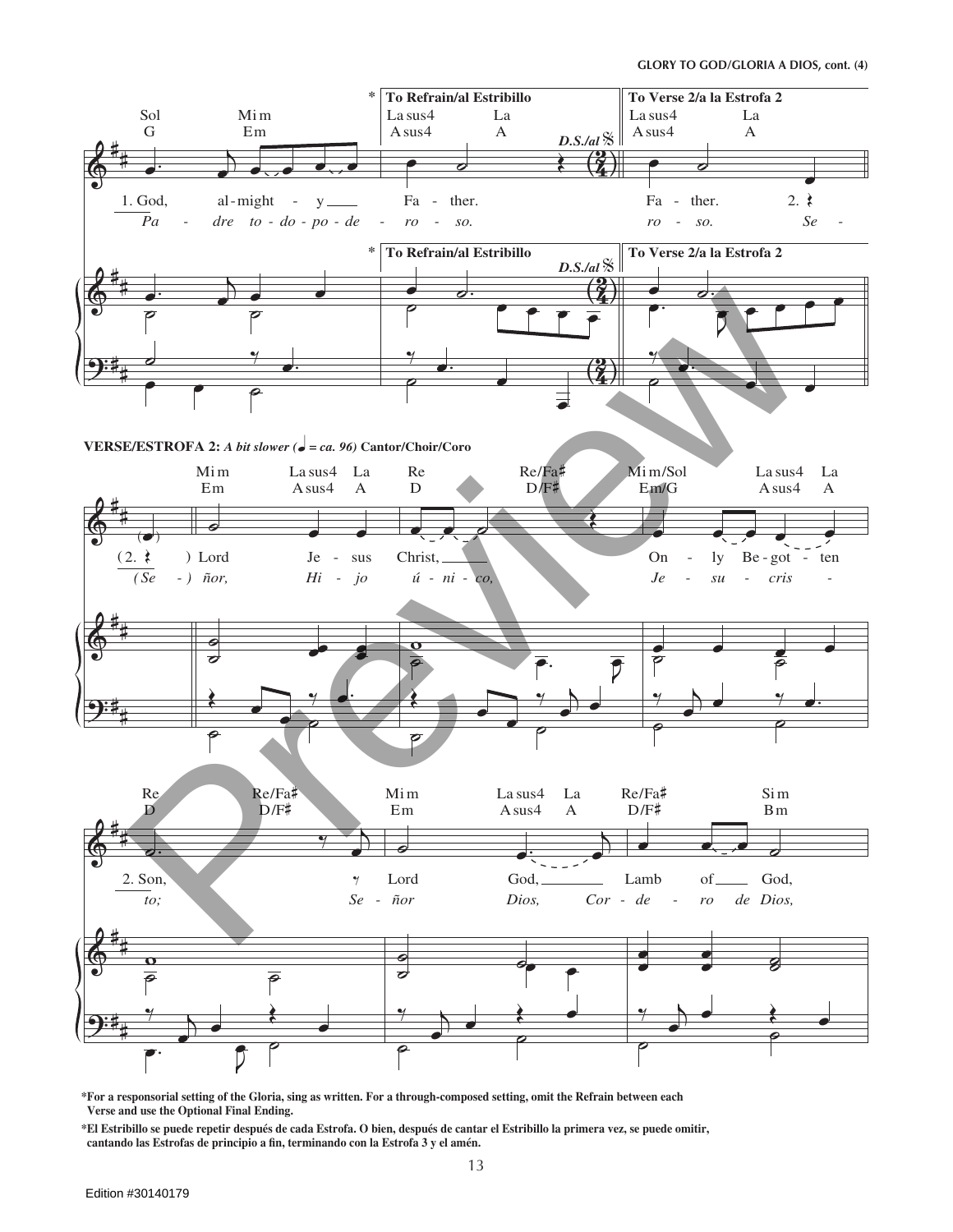**GLORY TO GOD/GLORIA A DIOS, cont. (5)** 

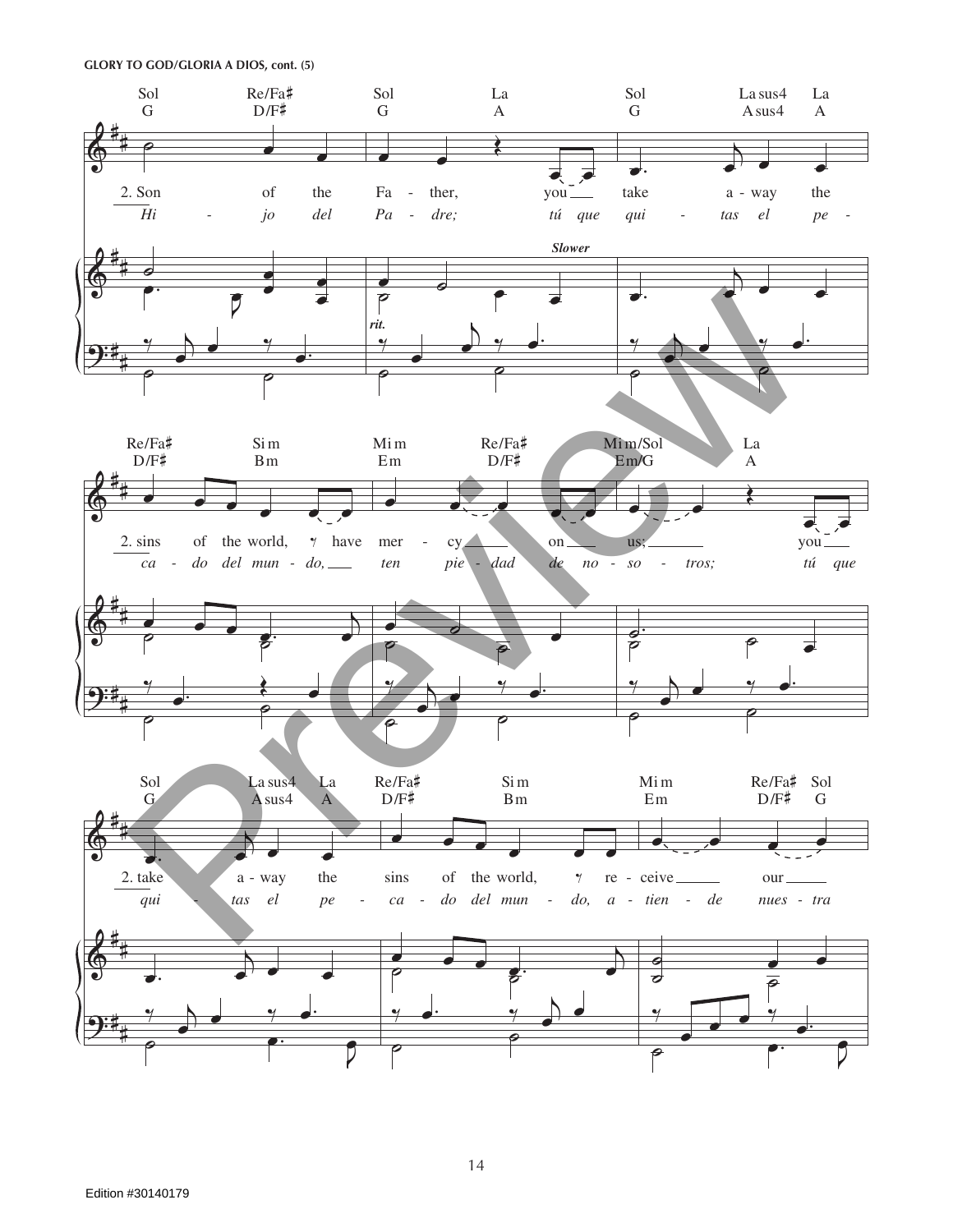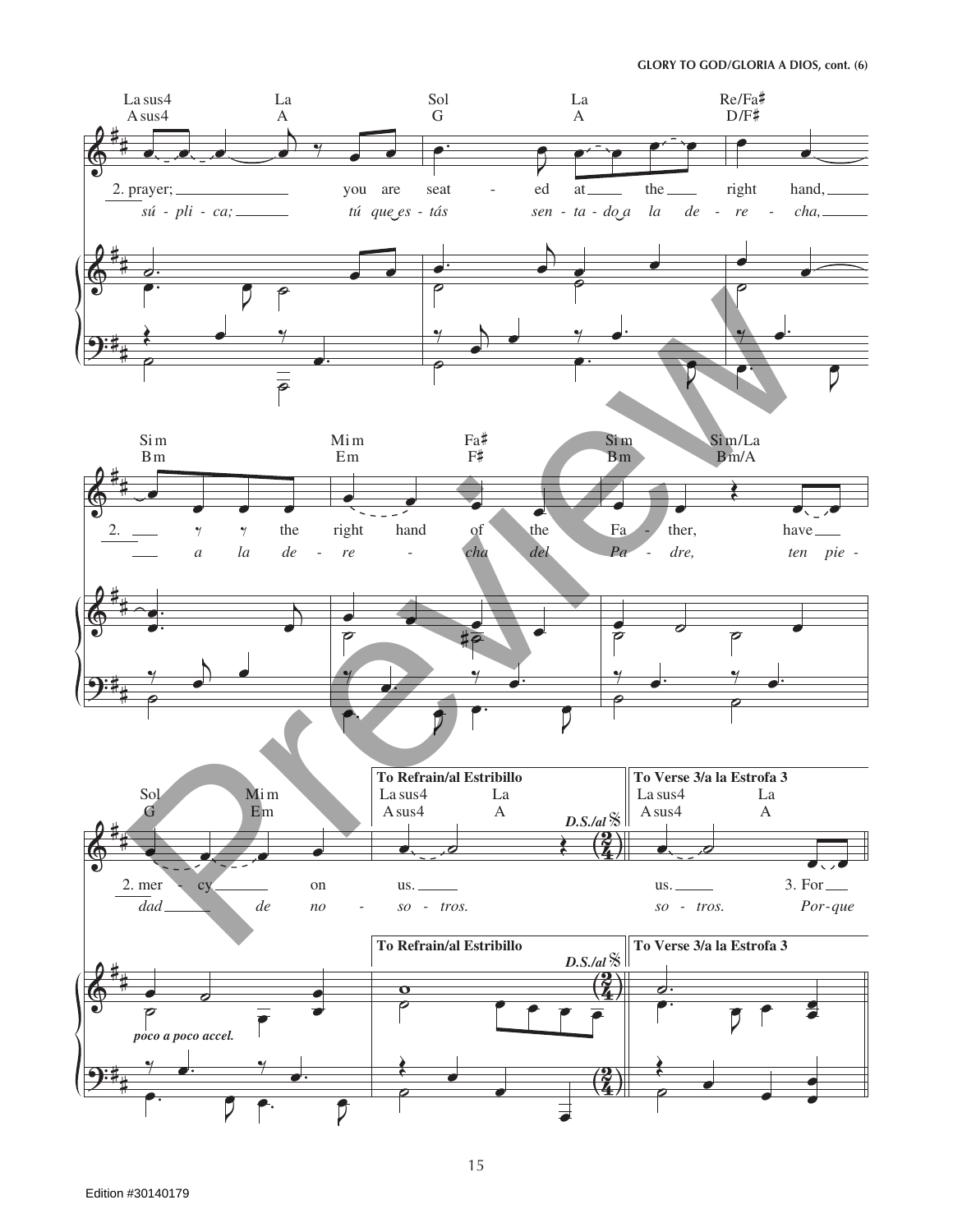#### **GLORY TO GOD/GLORIA A DIOS, cont. (7)**

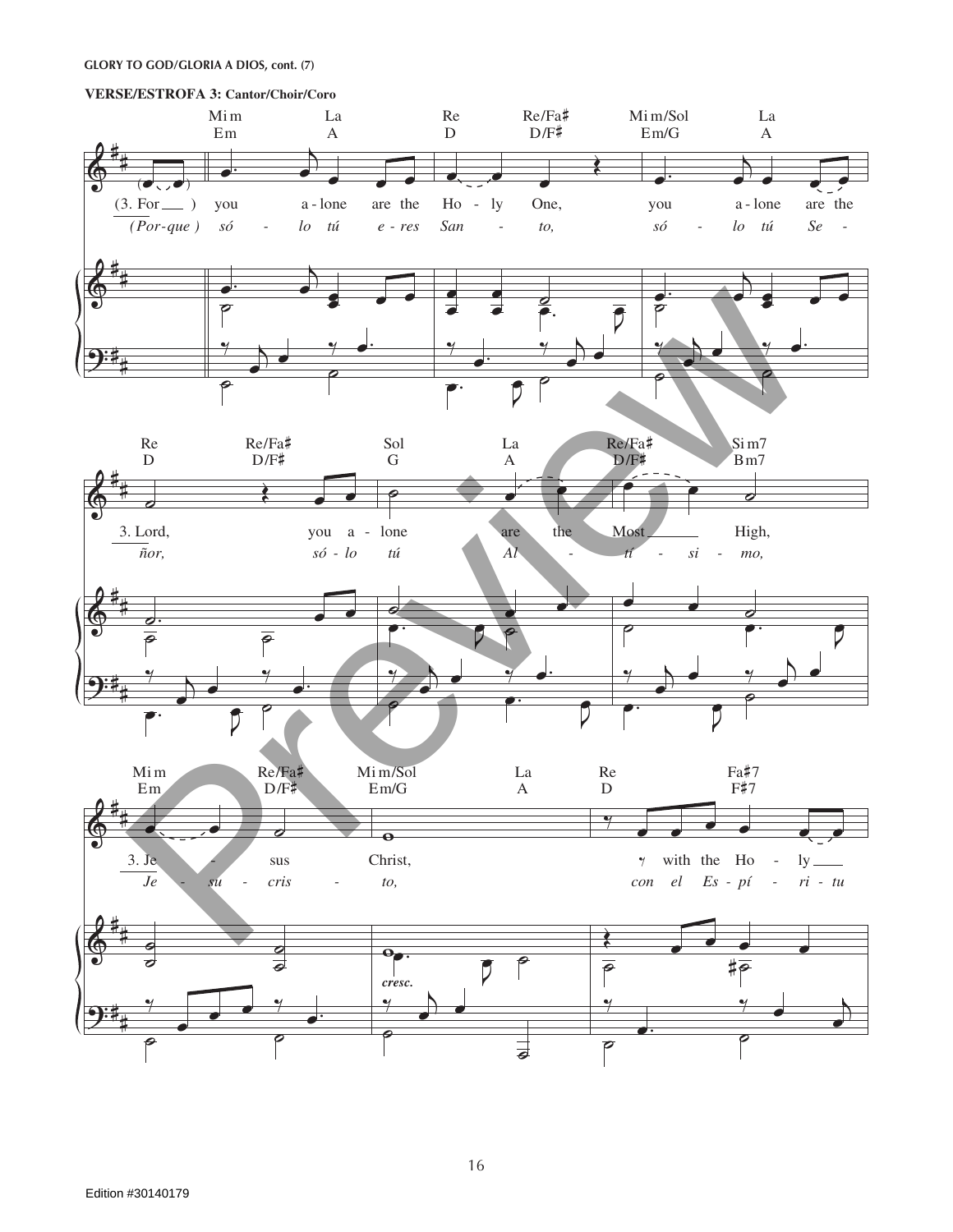**GLORY TO GOD/GLORIA A DIOS, cont. (8)** 

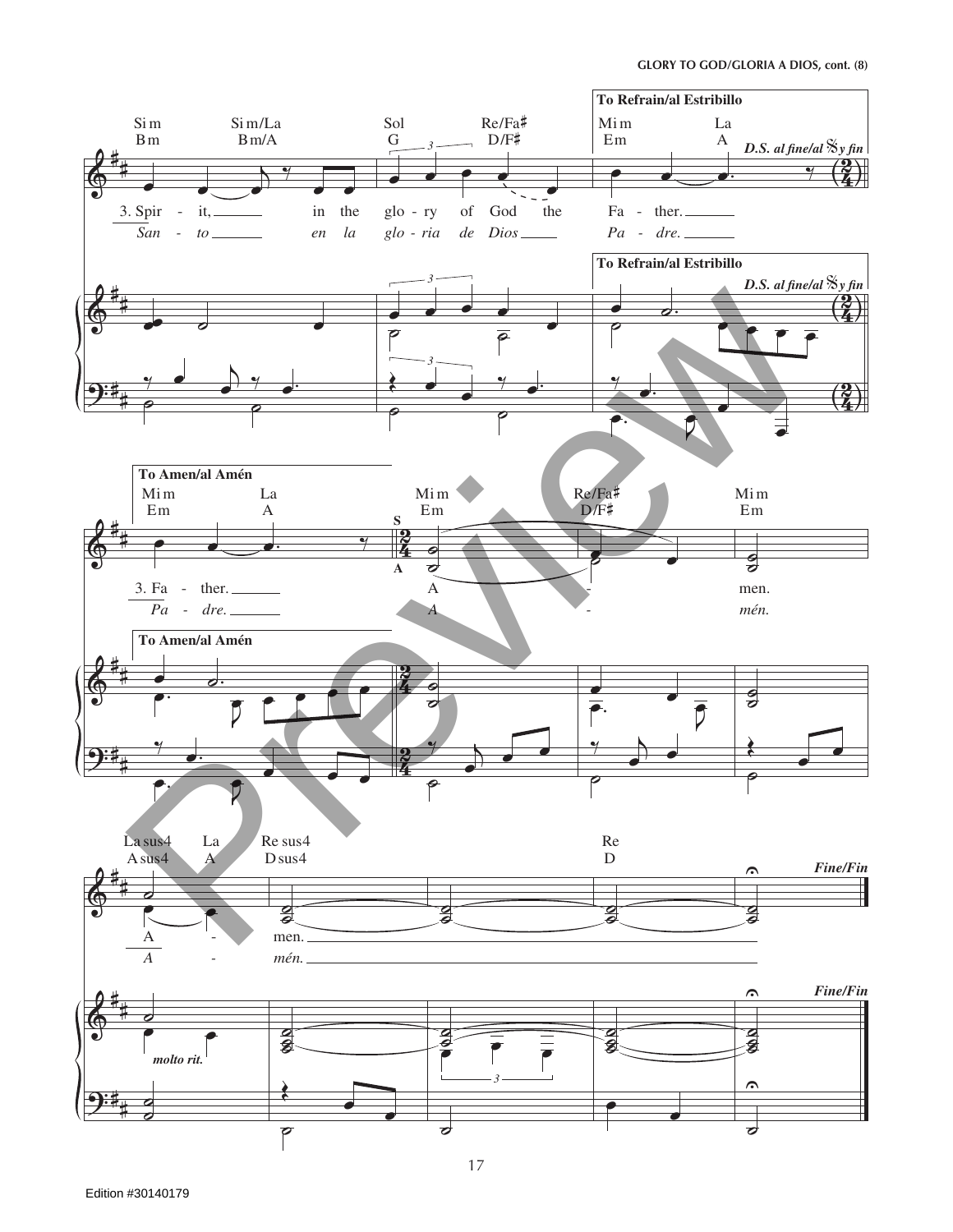### **Gospel Acclamation: Alleluia/ Aclamación Antes del Evangelio: Aleluya**



Text: English verses © 1969, 1981, 1997, ICEL. All rights reserved. Used with permission. Spanish Verse 1 © 1972, SOBICAIN. All rights reserved. Used with permission. Spanish Verse 2 © 1970, Conferencia Episcopal Española. All rights reserved. Used with permission.<br>Music: *Mass of Christ the Savior/Misa Cristo Salvador;* Dan Schutte, b. 1947; adapt. for Spanish by Jaime Cortez, b. 1963,

Published by OCP. All rights reserved.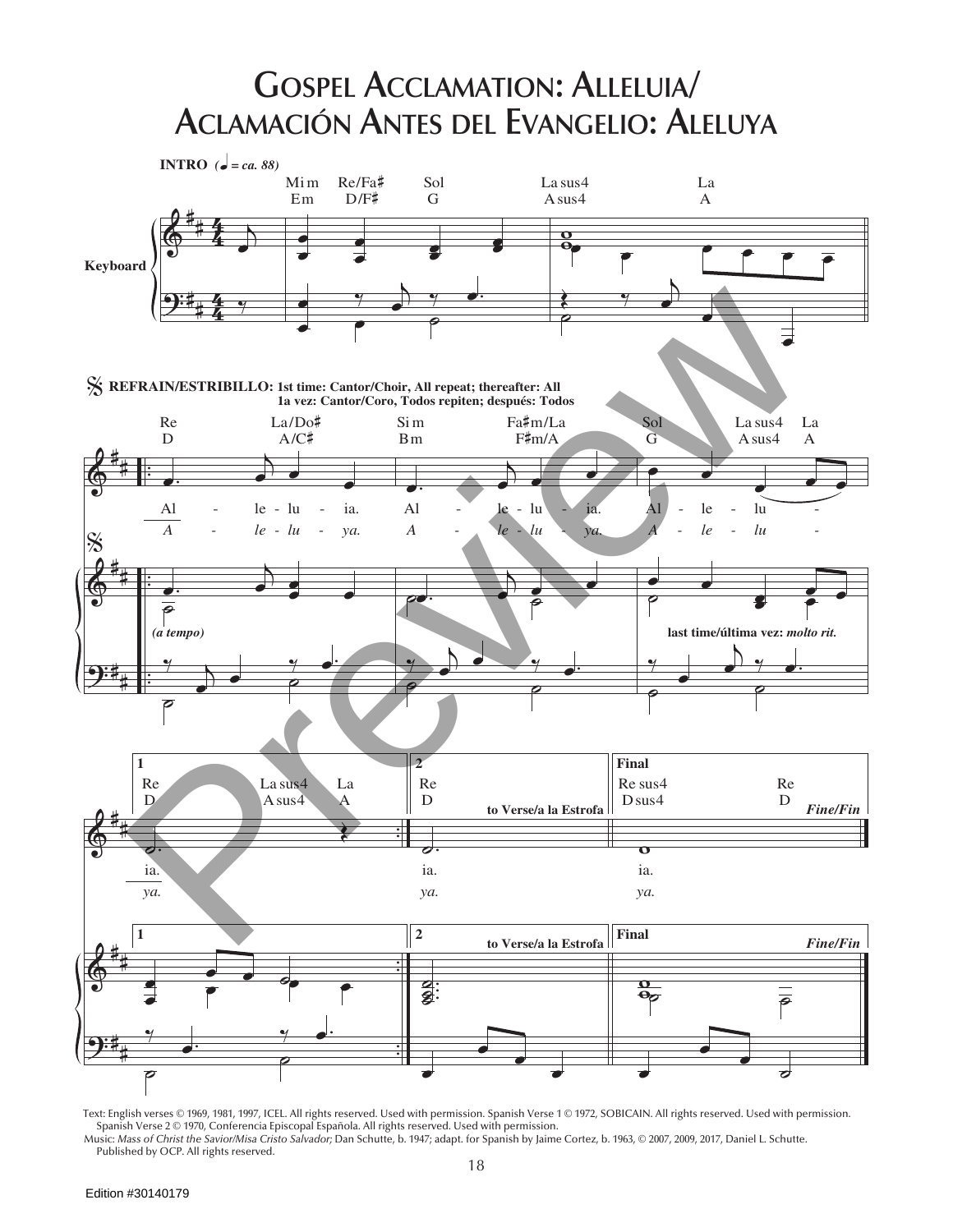

Note: Solo Instrument parts include 4 verses. Verses 1 & 3 in the Solo Instrument parts correspond to verses 1 & 2 in this edition. Nota: Las partituras para Instrumento incluyen 4 estrofas. Las estrofas 1 y 3 en la partitura de Instrumento corresponden a las estrofas 1 y 2 en esta edición.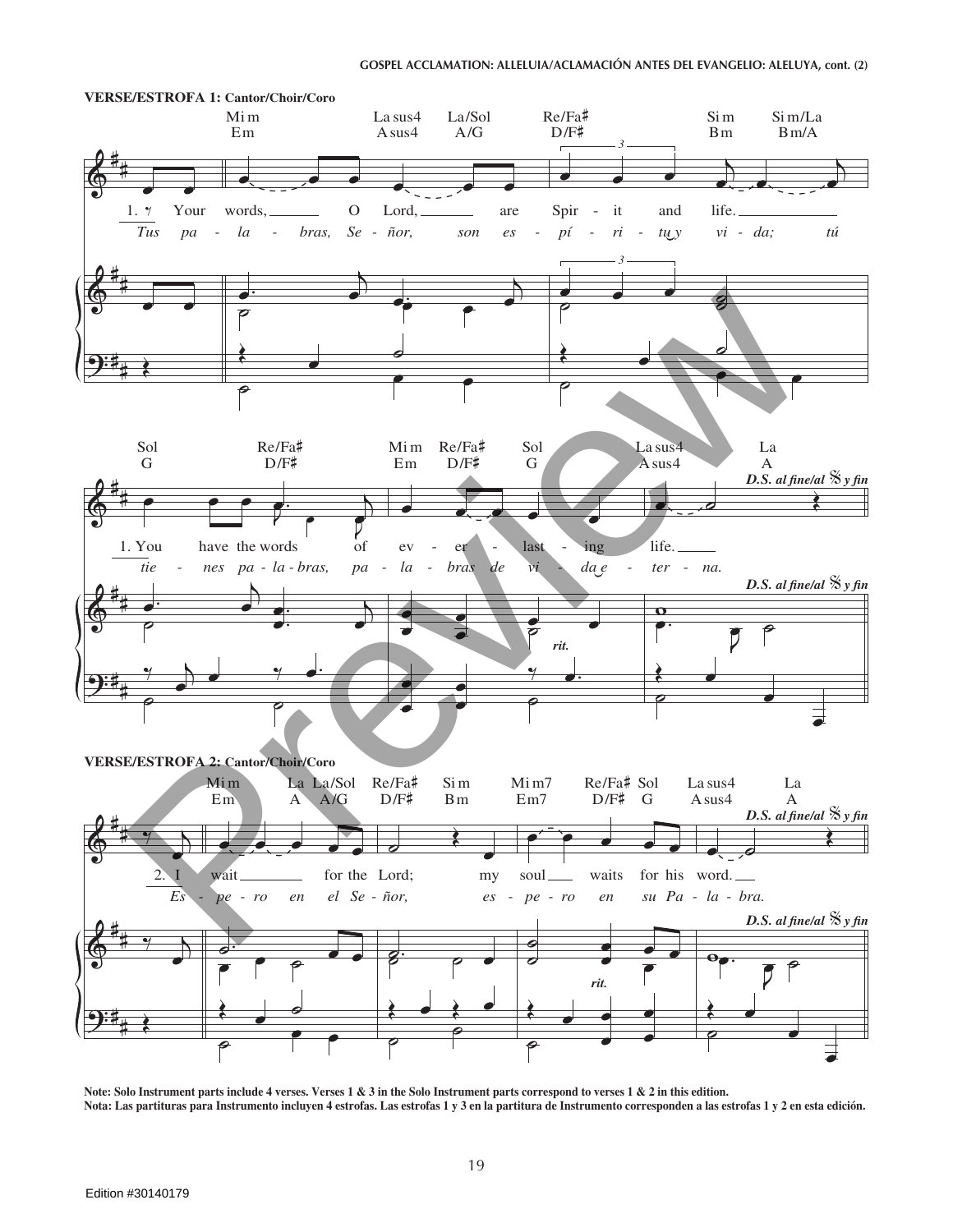

Text: English © 1969, 1981, 1997, ICEL. All rights reserved. Used with permission. Spanish Response © 1976, 1985, Conferencia Episcopal Mexicana. All rights reserved. Sole US agent: US Conference of Catholic Bishops. Used with permission. Spanish Verse 1 © 1972, SOBICAIN. All rights reserved. Used with permission. Spanish Verse 2 © 1970, Conferencia Episcopal Española. All rights reserved. Used with permission.

Music: *Mass of Christ the Savior/Misa Cristo Salvador;* Dan Schutte, b. 1947; adapt. for Spanish by Jaime Cortez, b. 1963, © 2007, 2009, 2017, Daniel L. Schutte. Published by OCP. All rights reserved.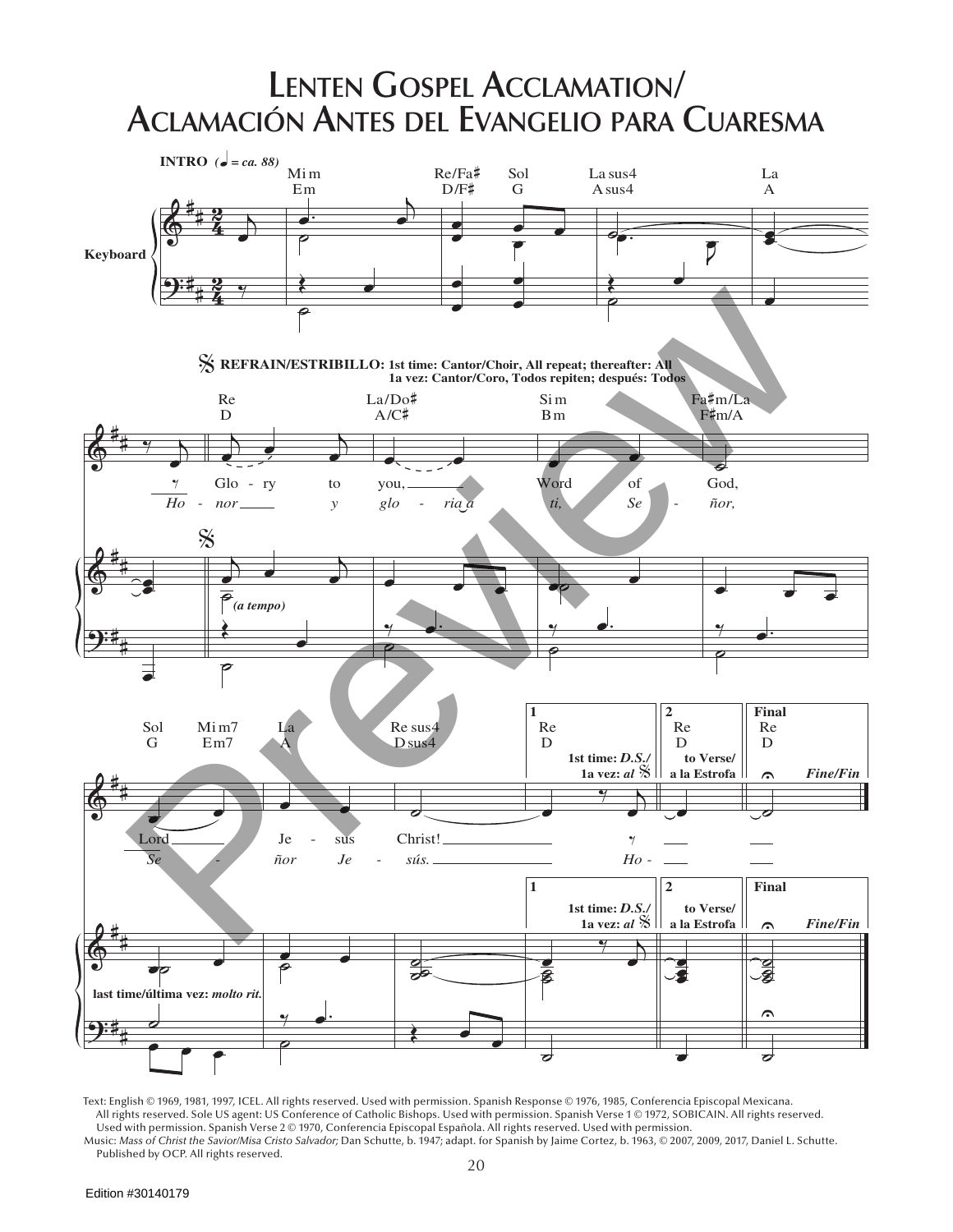

Note: Solo Instrument parts include 4 verses. Verses 1 & 3 in the Solo Instrument parts correspond to verses 1 & 2 in this edition. Nota: Las partituras para Instrumento incluyen 4 estrofas. Las estrofas 1 y 3 en la partitura de Instrumento corresponden a las estrofas 1 y 2 en esta edición.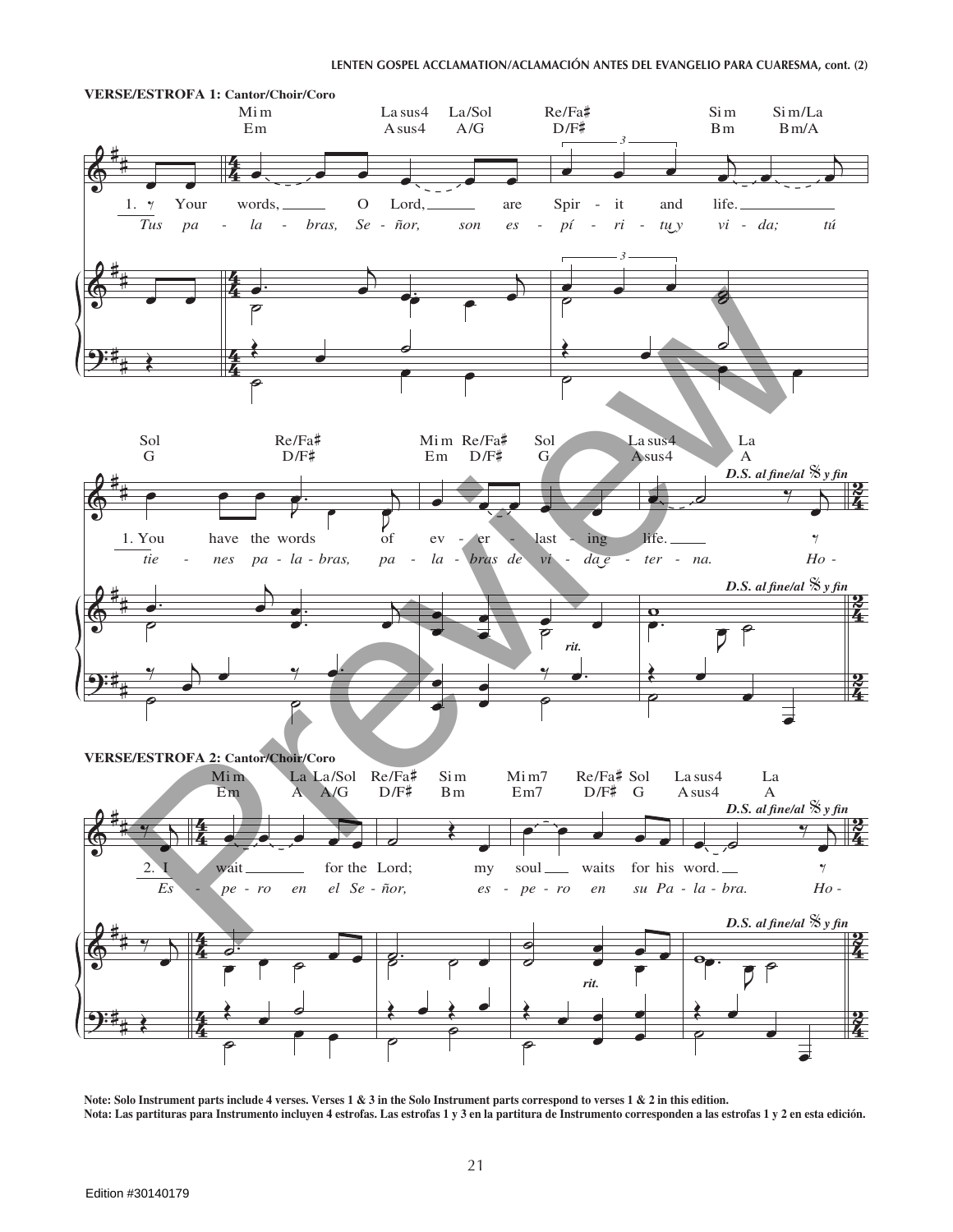## **Holy/Santo**



Text: English © 2010, ICEL. All rights reserved. Used with permission. Spanish, *Misal Romano, tercera edición* © 2014, US Conference of Catholic Bishops — Conferencia Episcopal Mexicana. All rights reserved. Used with permission.<br>Music: *Mass of Christ the Savior/Misa Cristo Salvador;* Dan Schutte, b. 1947; adapt. for Spanish by Jaime Cortez, b. 1963, © 2007, 2009, 2017, Dan

Published by OCP. All rights reserved.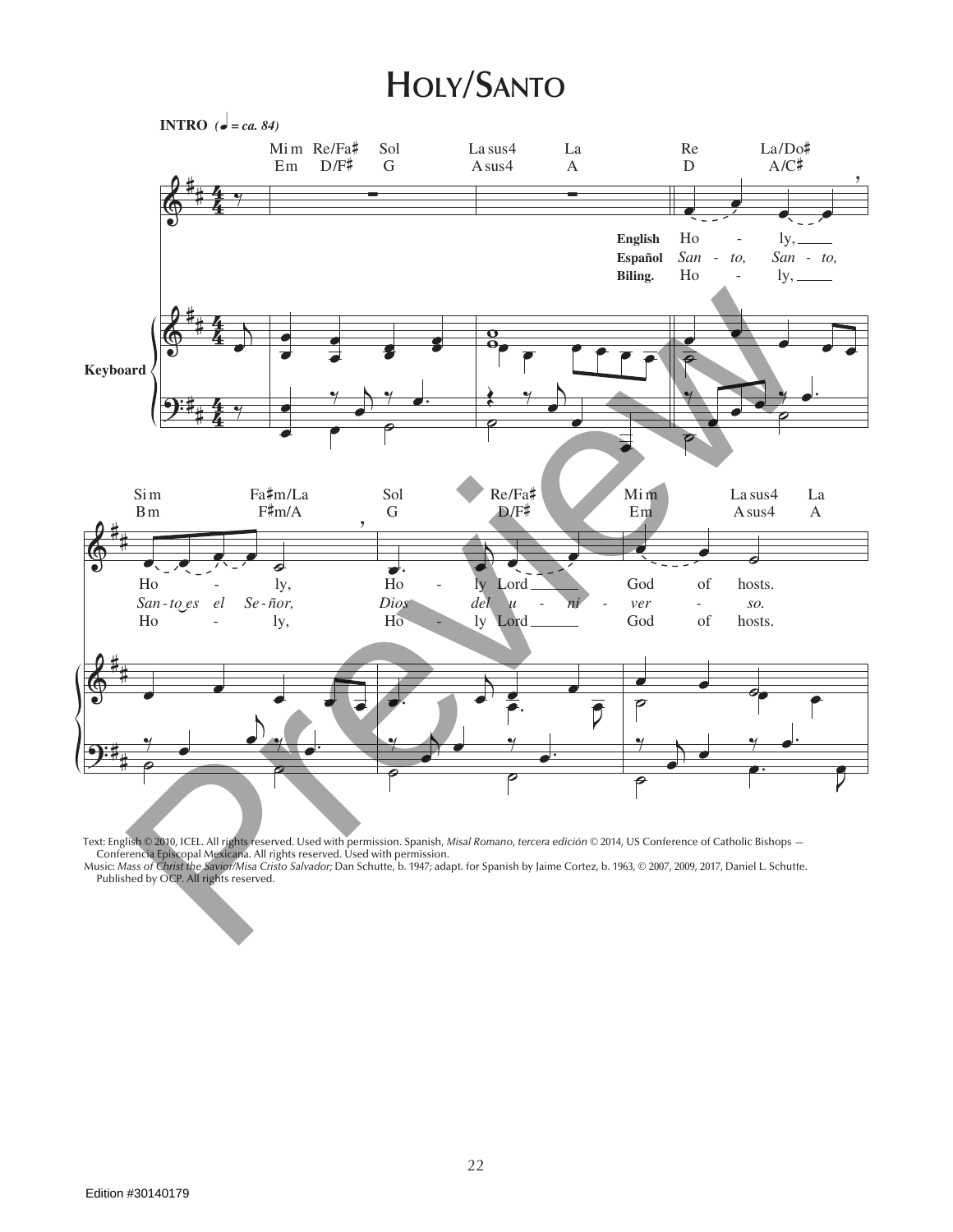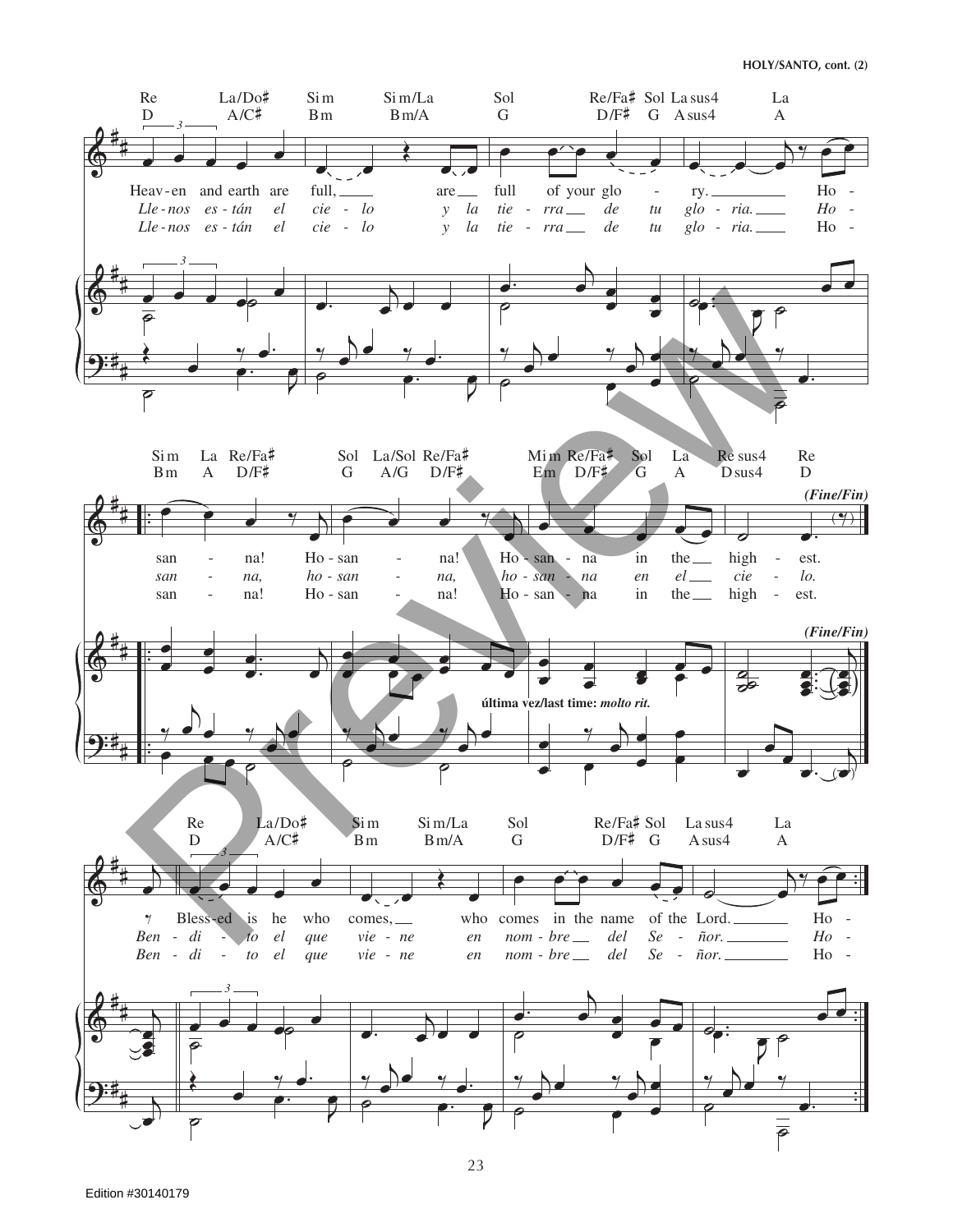Previews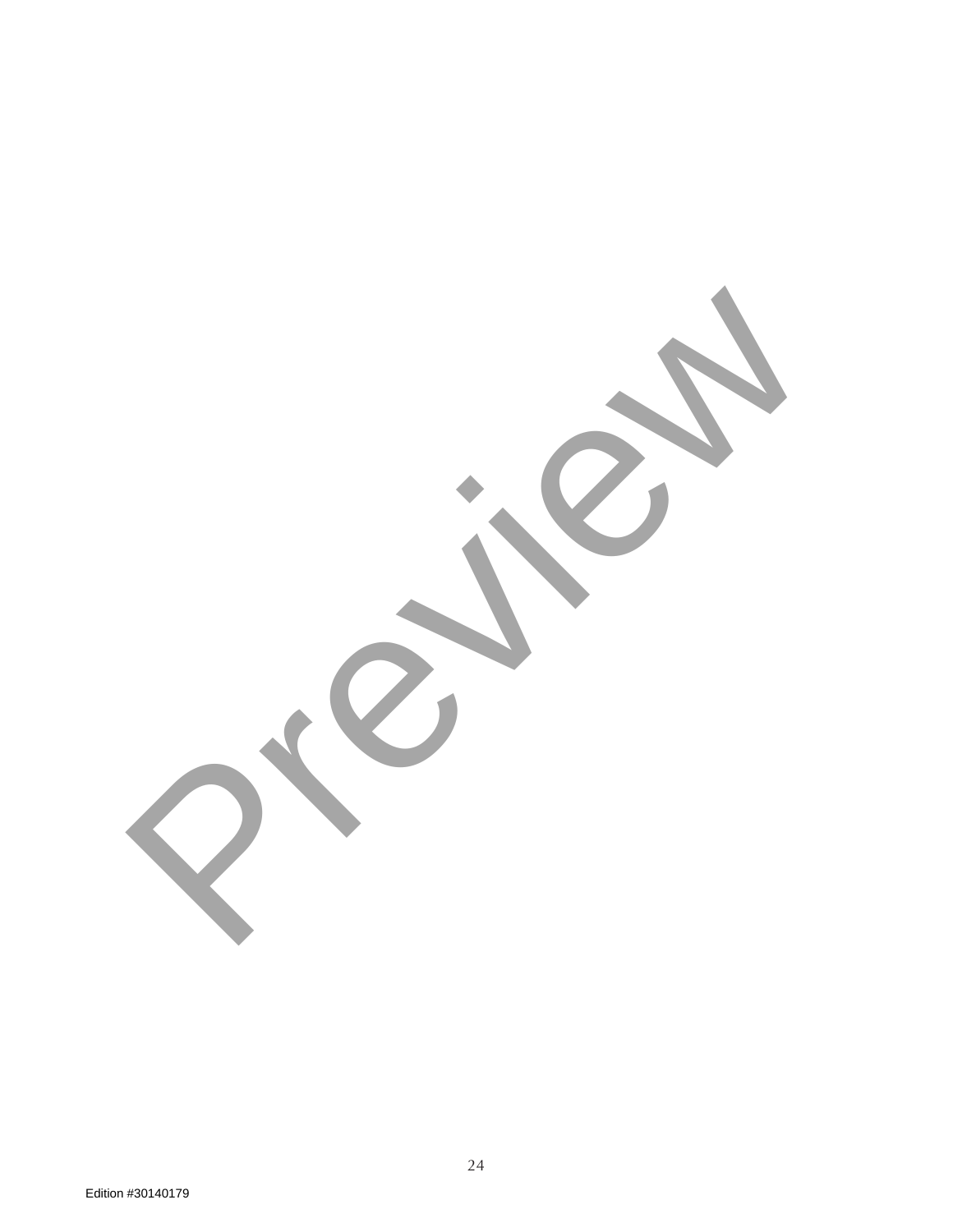### WE PROCLAIM YOUR DEATH/ANUNCIAMOS TU MUERTE



Text: English © 2010, ICEL. All rights reserved. Used with permission. Spanish, Misal Romano, tercera edición © 2014, US Conference of Catholic Bishops -Conferencia Episcopal Mexicana. All rights reserved. Used with permission.

Music: Mass of Christ the Savior/Misa Cristo Salvador; Dan Schutte, b. 1947; adapt. for Spanish by Jaime Cortez, b. 1963, © 2007, 2009, 2017, Daniel L. Schutte. Published by OCP. All rights reserved.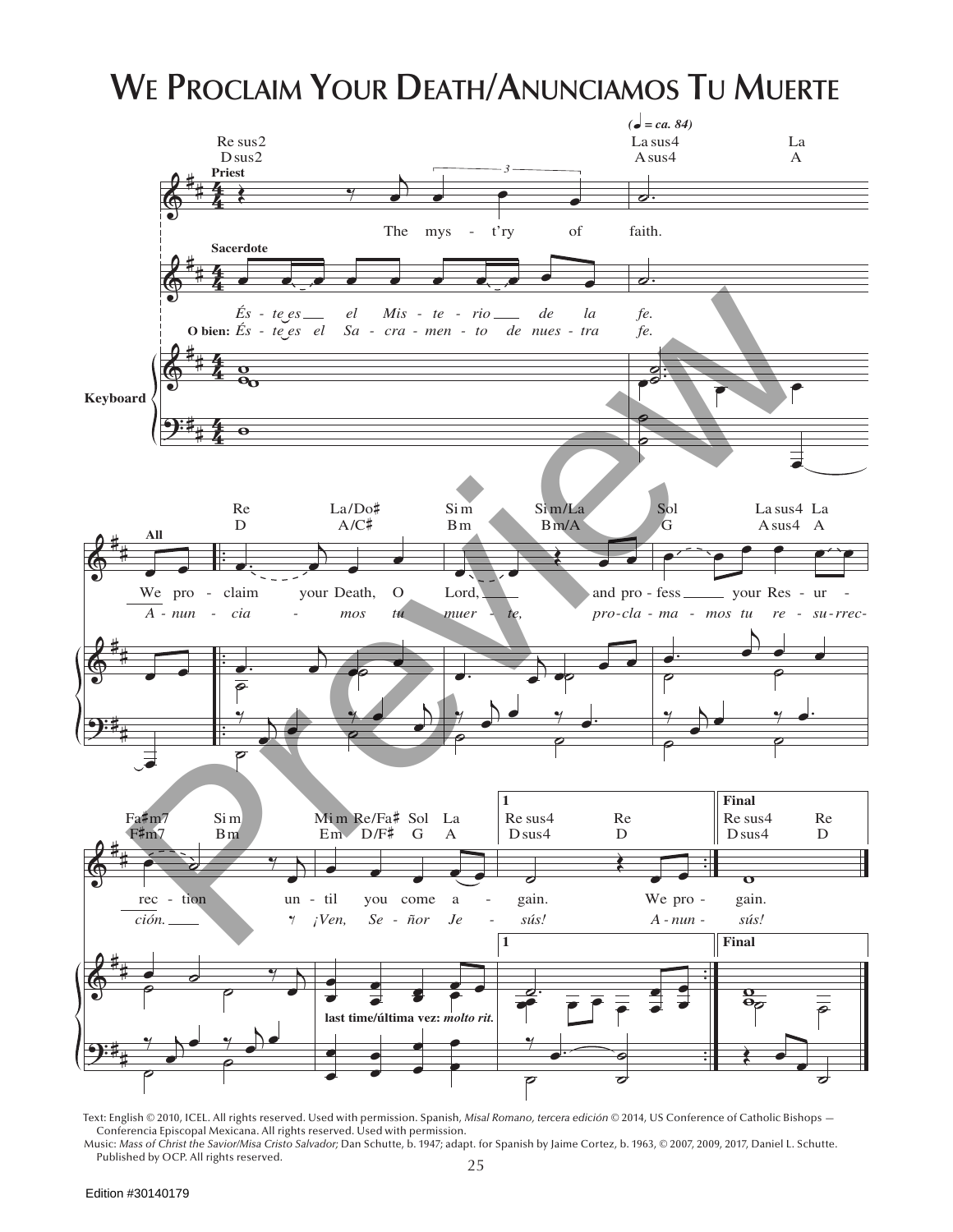## **When We Eat This Bread/ Cada Vez que Comemos**



Text: English © 2010, ICEL. All rights reserved. Used with permission. Spanish, *Misal Romano, tercera edición* © 2014, US Conference of Catholic Bishops —

Conferencia Episcopal Mexicana. All rights reserved. Used with permission.<br>Music: *Mass of Christ the Savior/Misa Cristo Salvador;* Dan Schutte, b. 1947; adapt. for Spanish by Jaime Cortez, b. 1963, © 2007, 2009, 2017, Dan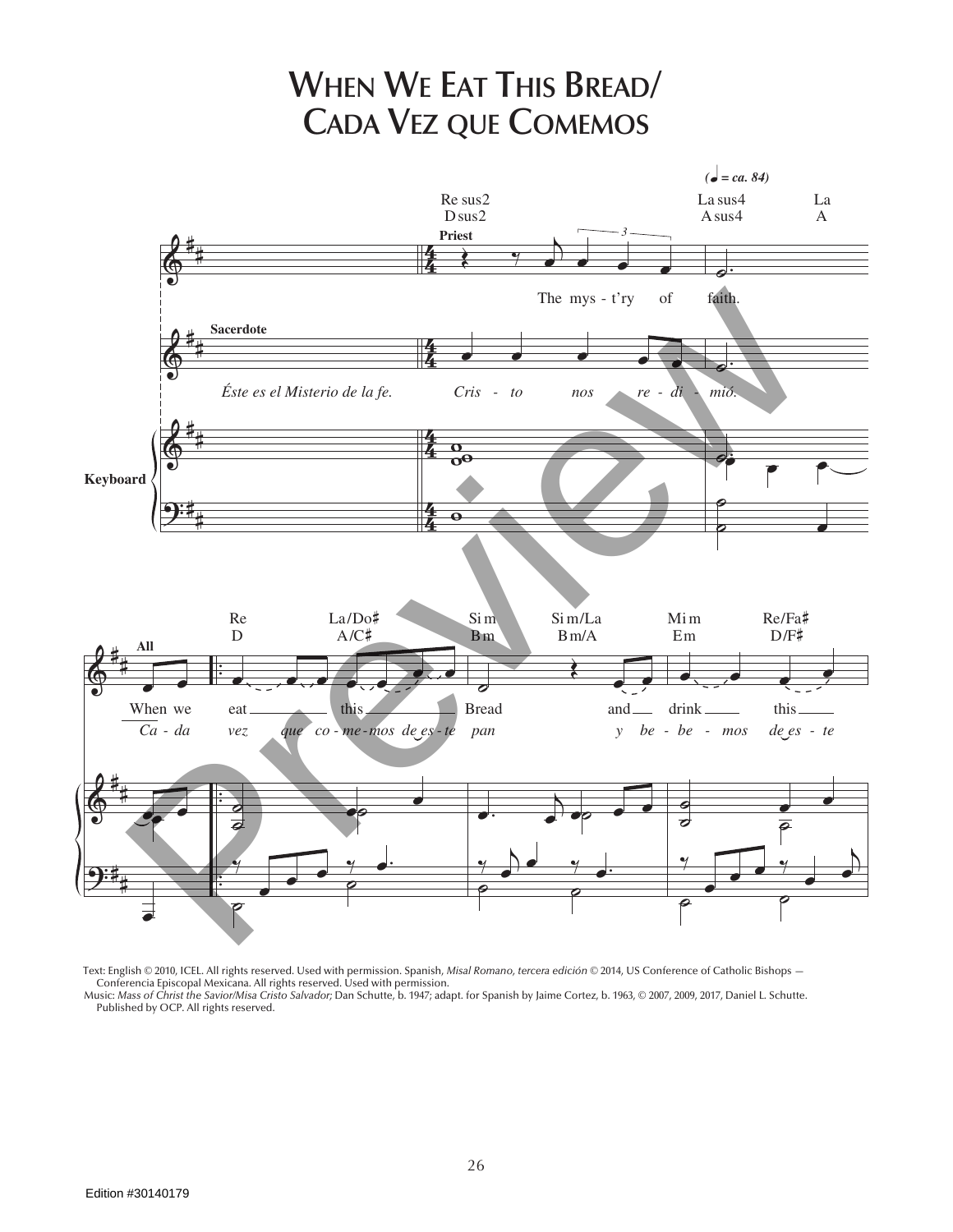#### **WHEN WE EAT THIS BREAD/CADA VEZ QUE COMEMOS, cont. (2)**

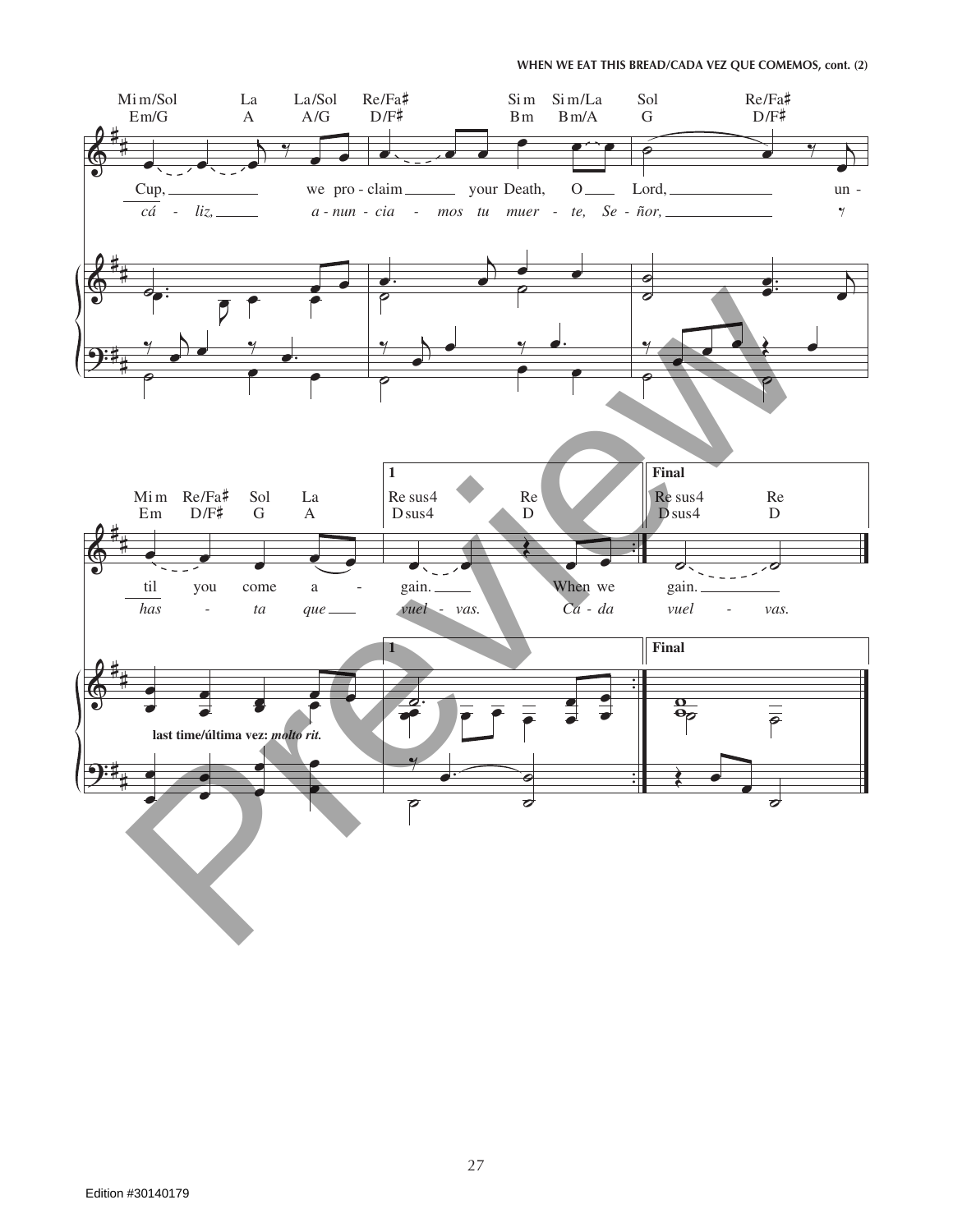### **Save Us, Savior/Salvador del Mundo**



Text: English © 2010, ICEL. All rights reserved. Used with permission. Spanish, *Misal Romano, tercera edición* © 2014, US Conference of Catholic Bishops — Conferencia Episcopal Mexicana. All rights reserved. Used with permission.

Music: *Mass of Christ the Savior/Misa Cristo Salvador;* Dan Schutte, b. 1947; adapt. for Spanish by Jaime Cortez, b. 1963, © 2007, 2009, 2017, Daniel L. Schutte. Published by OCP. All rights reserved.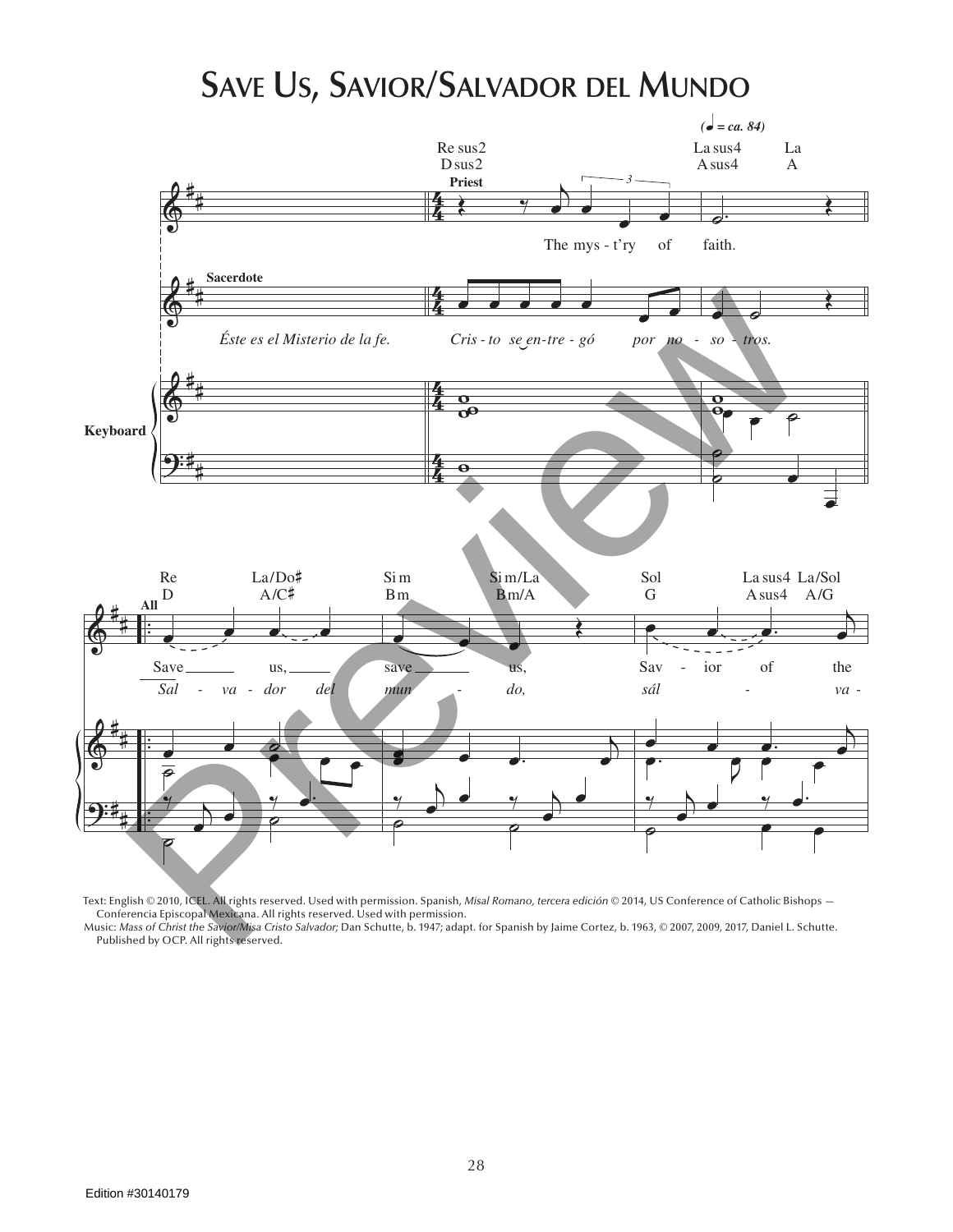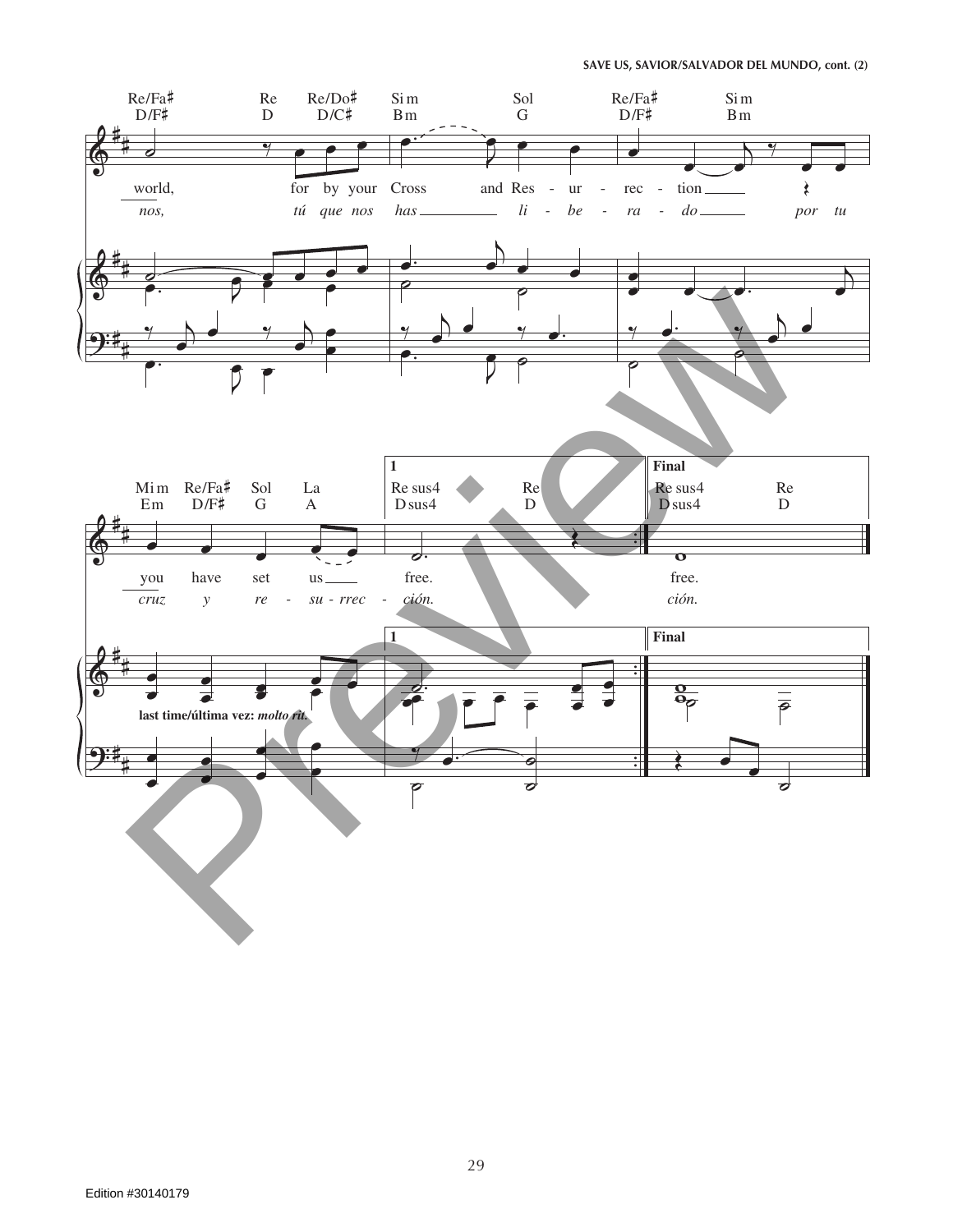### **Amen/Amén**



Published by OCP. All rights reserved. Music: *Mass of Christ the Savior/Misa Cristo Salvador;* Dan Schutte, b. 1947; adapt. for Spanish by Jaime Cortez, b. 1963, © 2007, 2009, 2017, Daniel L. Schutte.<br>Published by OCP. All rights reserved. Sim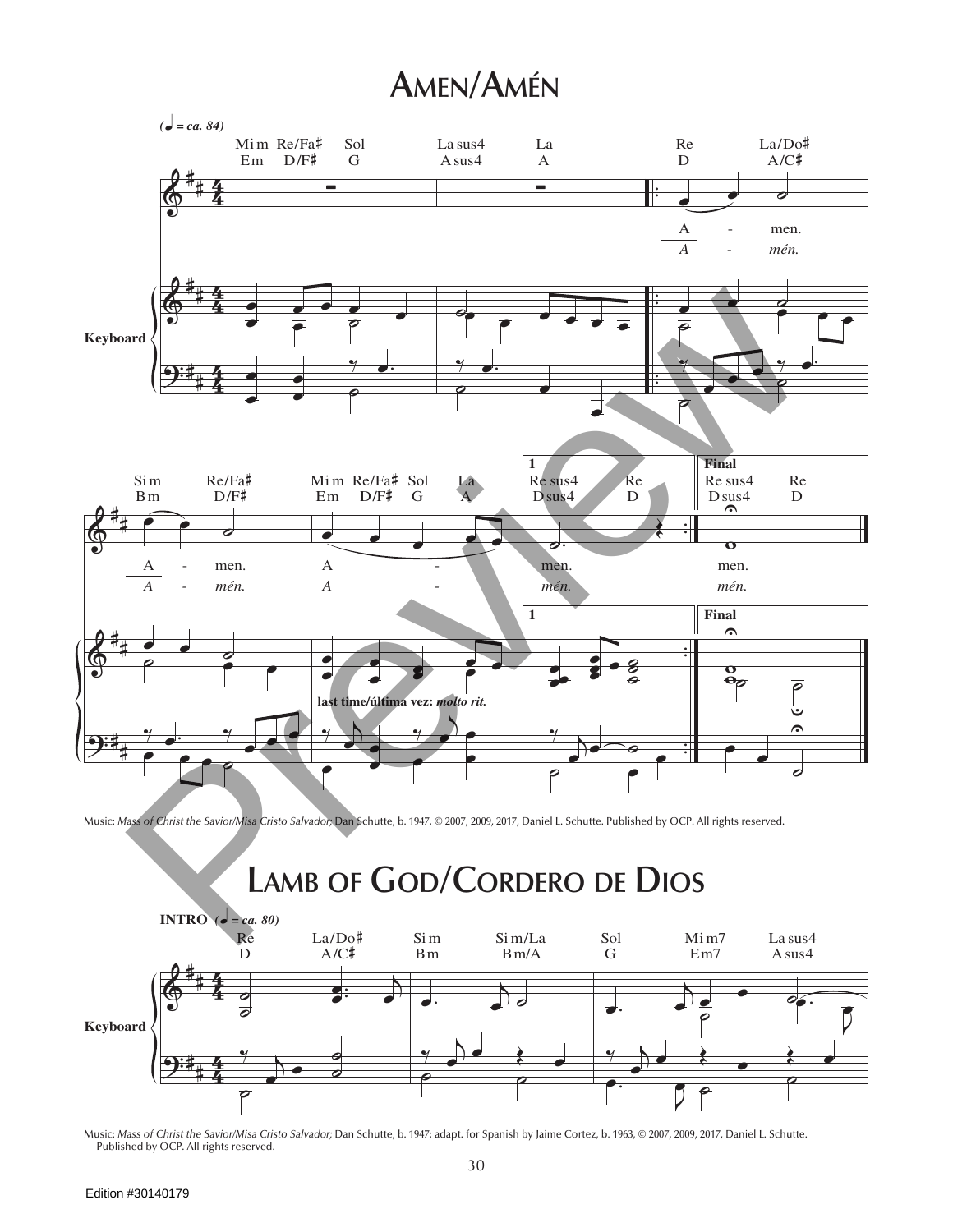LAMB OF GOD/CORDERO DE DIOS, cont. (2)